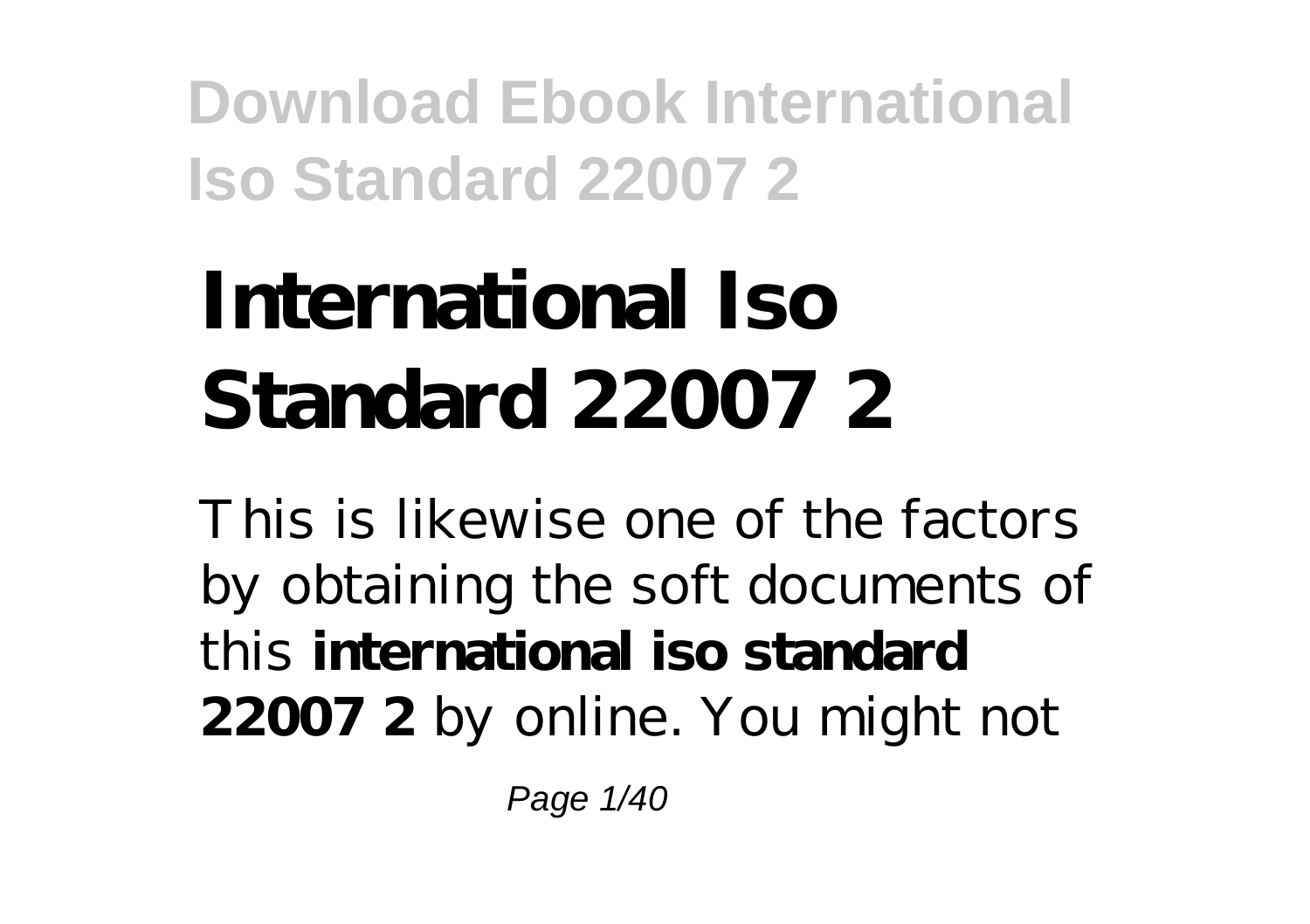require more times to spend to go to the book commencement as skillfully as search for them. In some cases, you likewise complete not discover the broadcast international iso standard 22007 2 that you are looking for. It will unconditionally squander the time. Page 2/40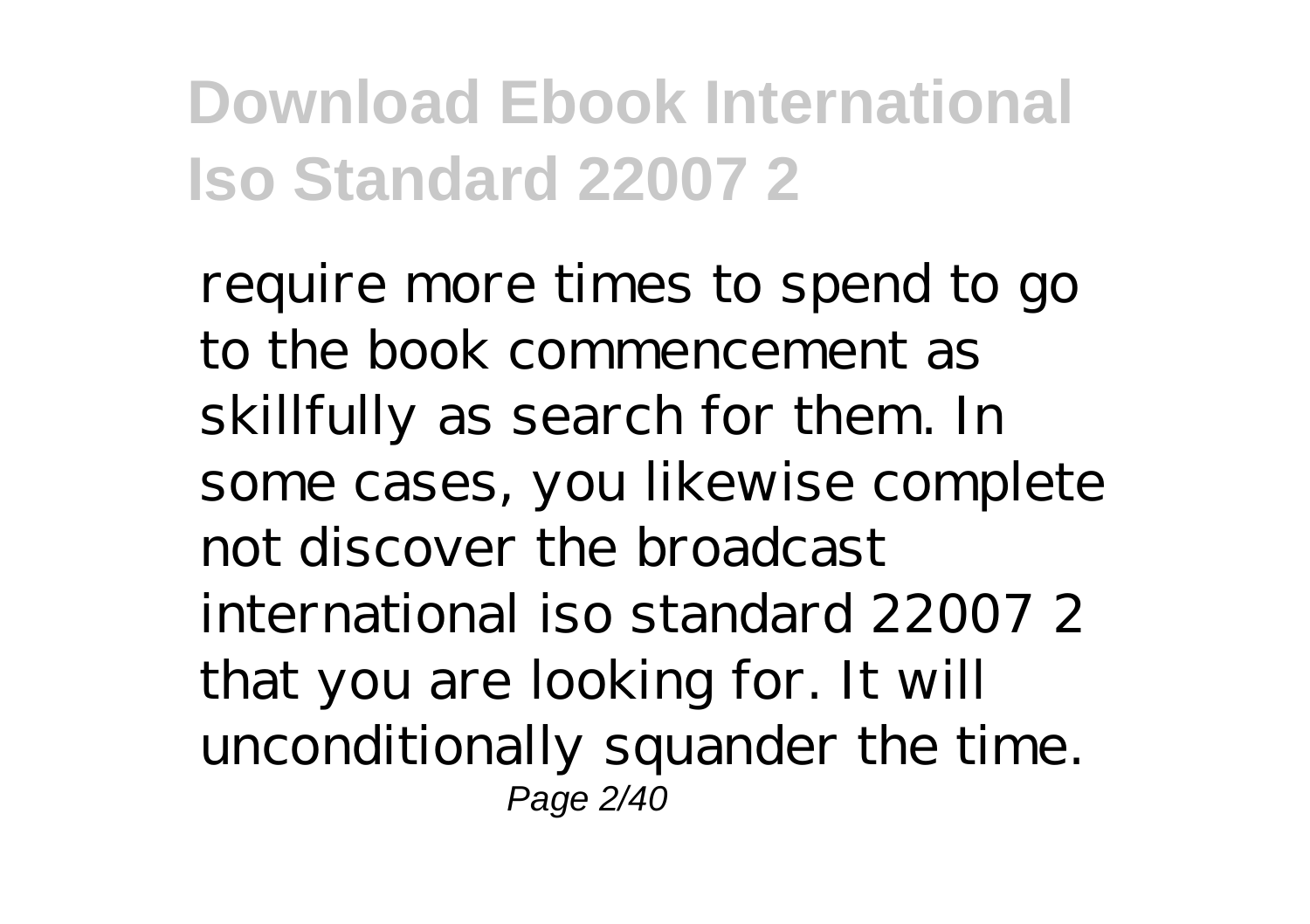However below, when you visit this web page, it will be therefore unconditionally simple to acquire as competently as download lead international iso standard 22007 2

It will not bow to many become old Page 3/40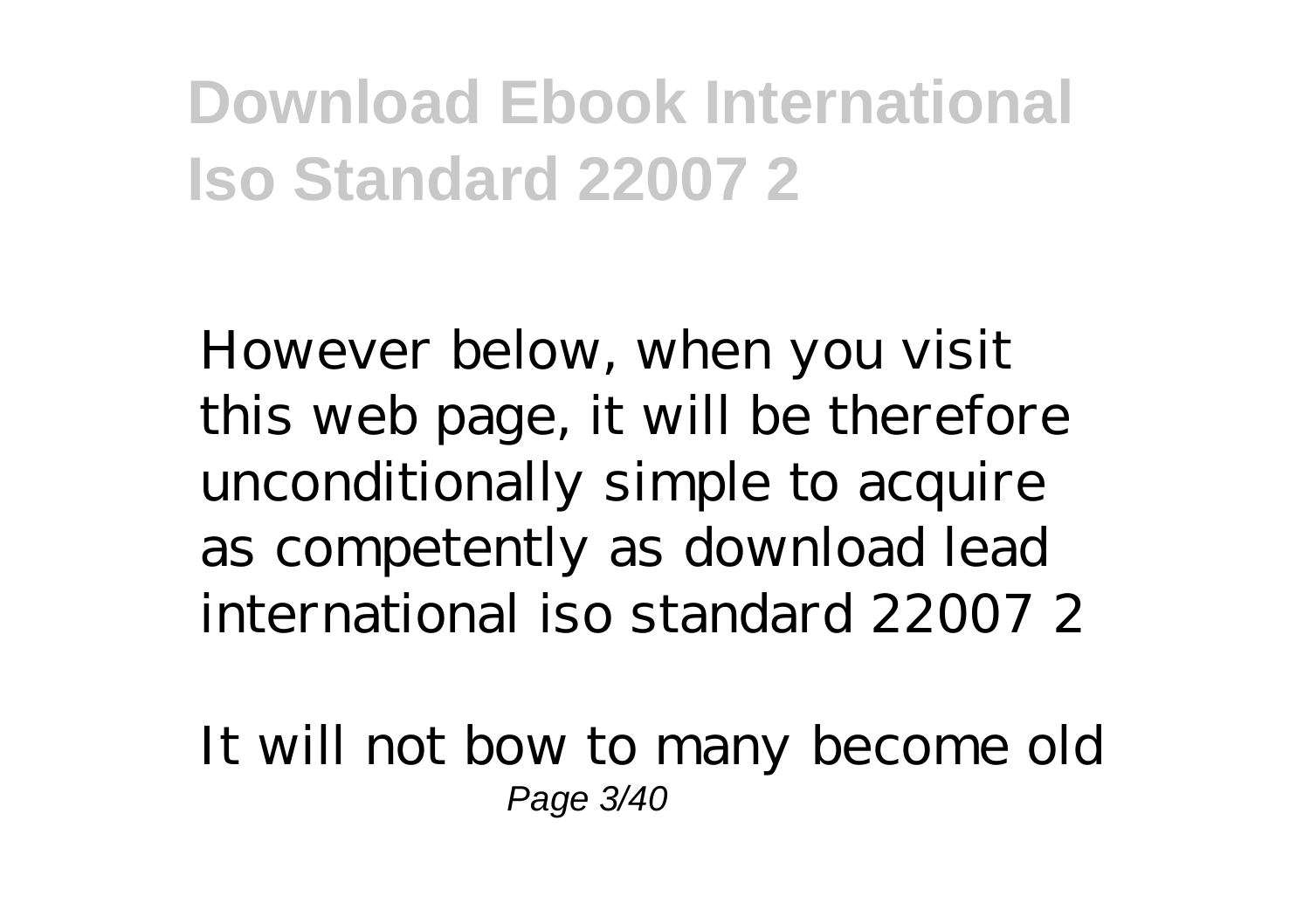as we run by before. You can complete it even if put it on something else at house and even in your workplace. fittingly easy! So, are you question? Just exercise just what we give below as capably as review **international iso standard 22007 2** what you in Page 4/40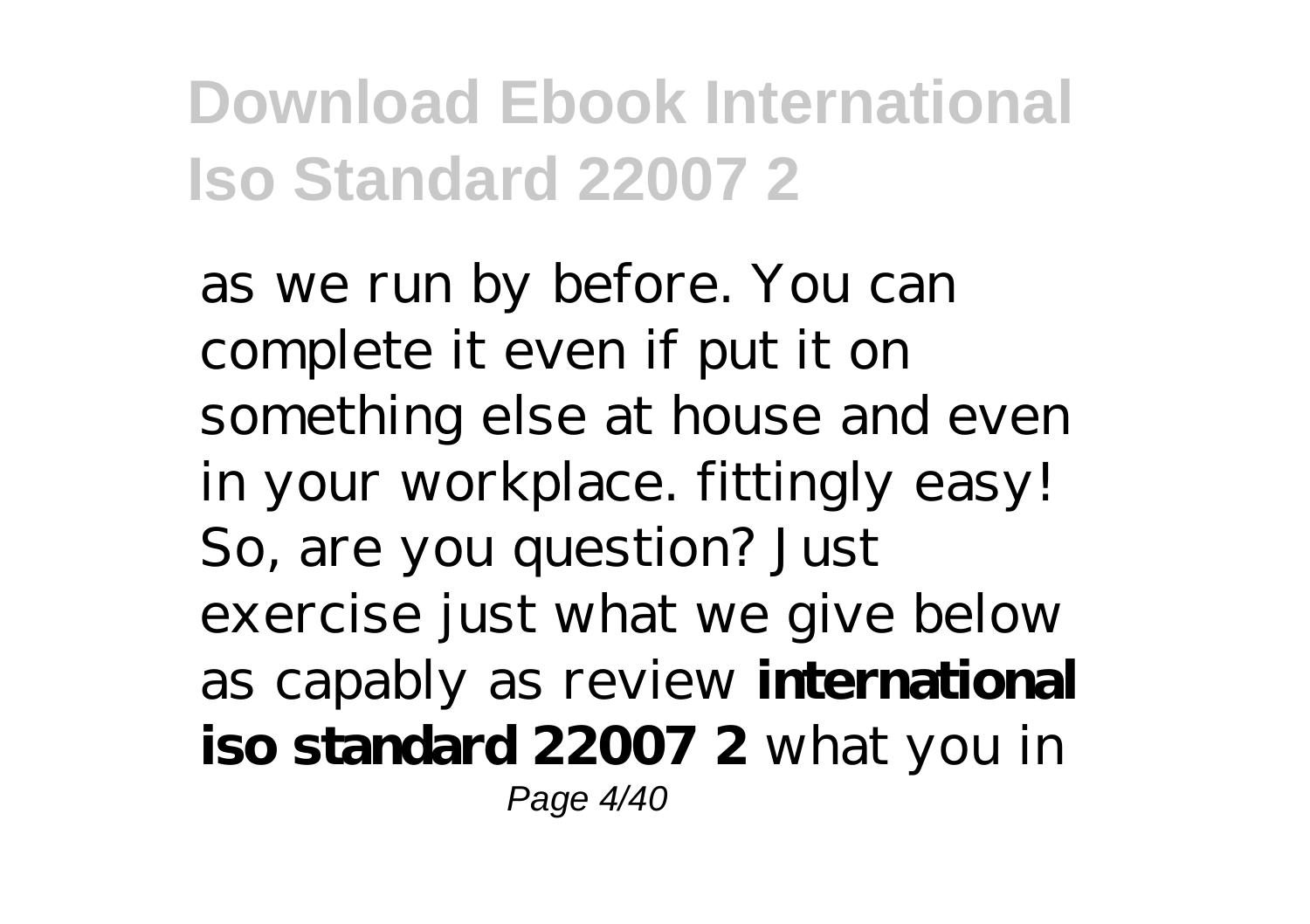#### the manner of to read!

Baen is an online platform for you to read your favorite eBooks with a secton consisting of limited amount of free books to download. Even though small the free section Page 5/40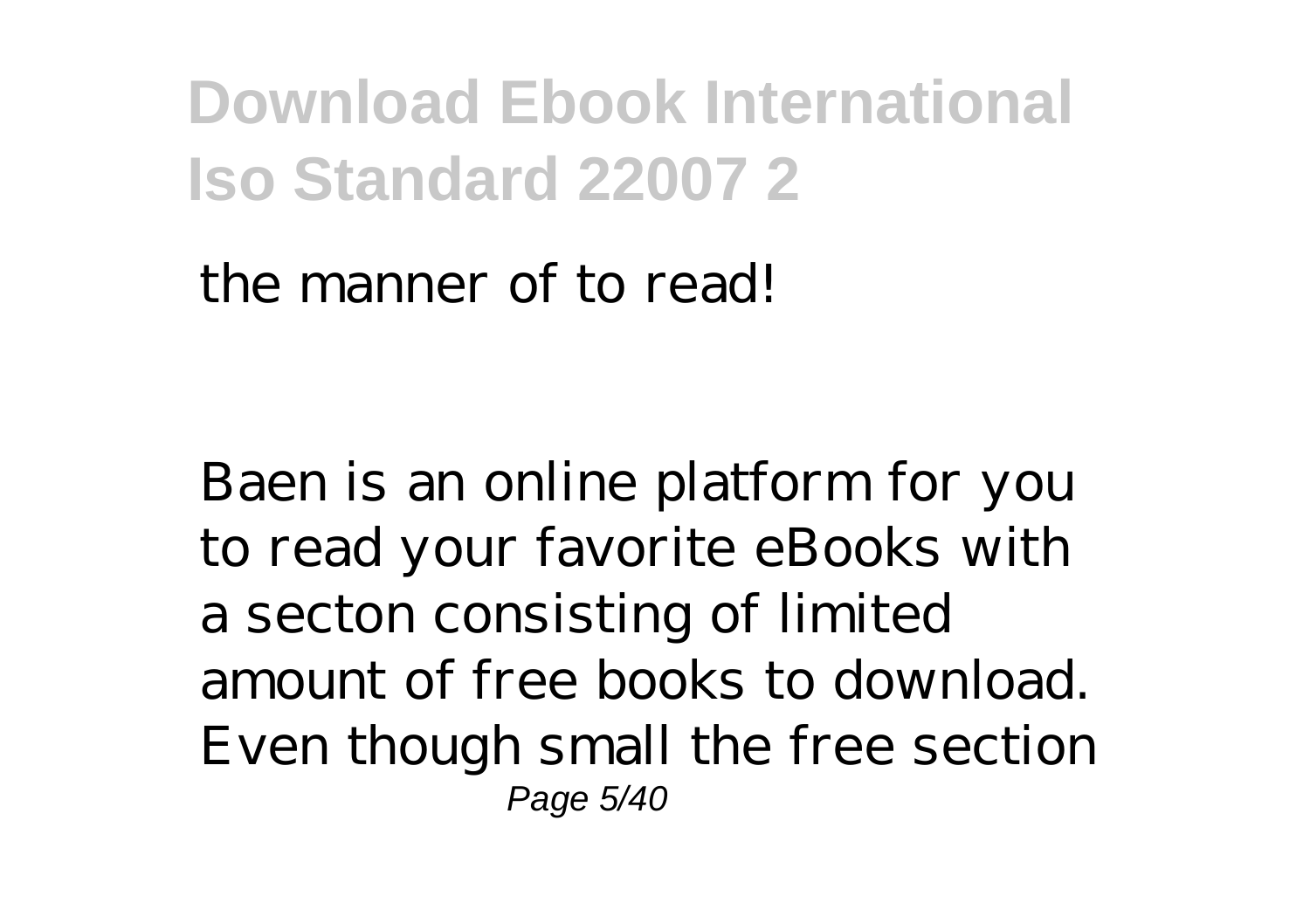features an impressive range of fiction and non-fiction. So, to download eBokks you simply need to browse through the list of books, select the one of your choice and convert them into MOBI, RTF, EPUB and other reading formats. However, since it Page 6/40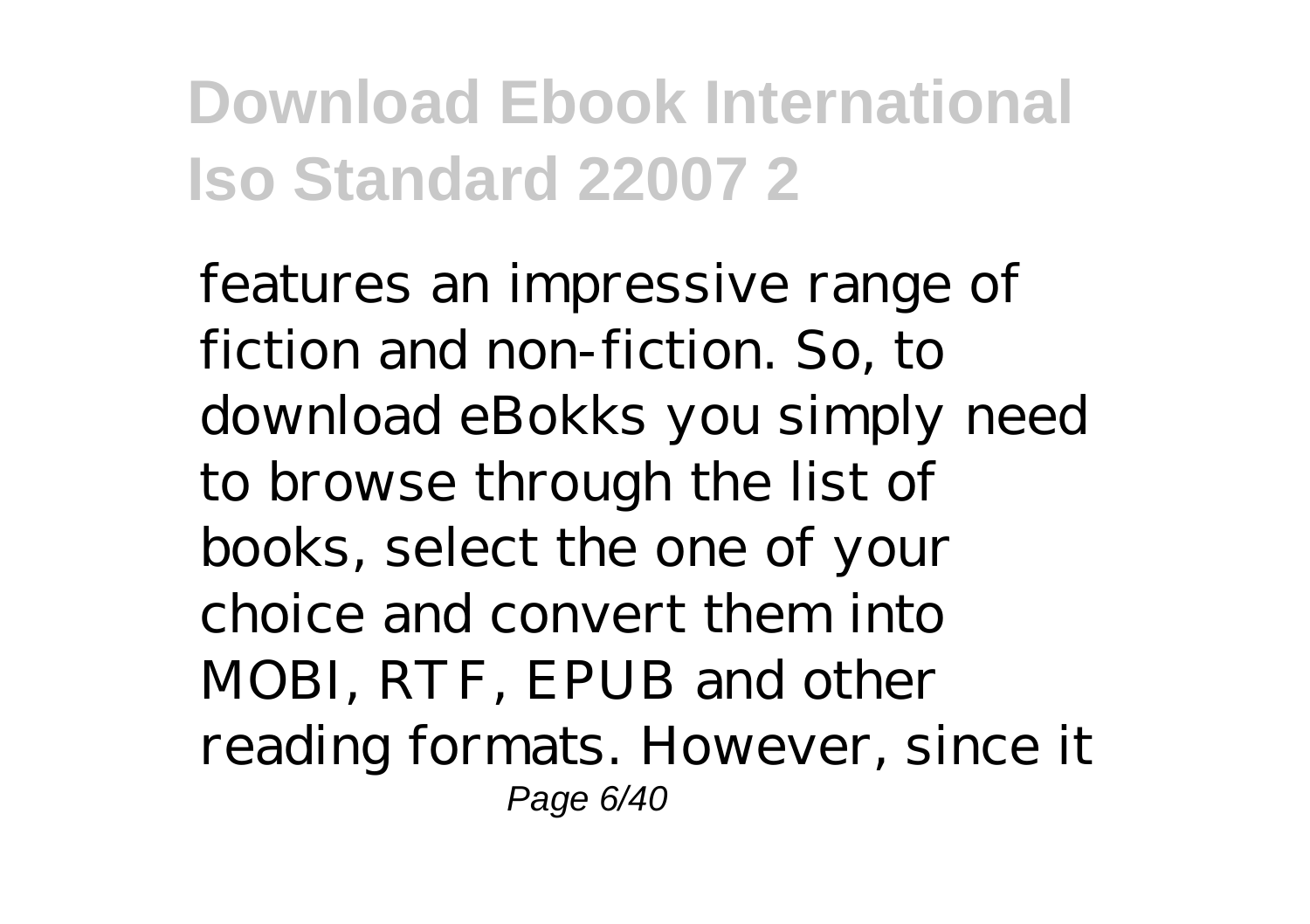gets downloaded in a zip file you need a special app or use your computer to unzip the zip folder.

**ISO - ISO 22007-4:2017 - Plastics — Determination of ...** This part of ISO 22007 specifies a Page 7/40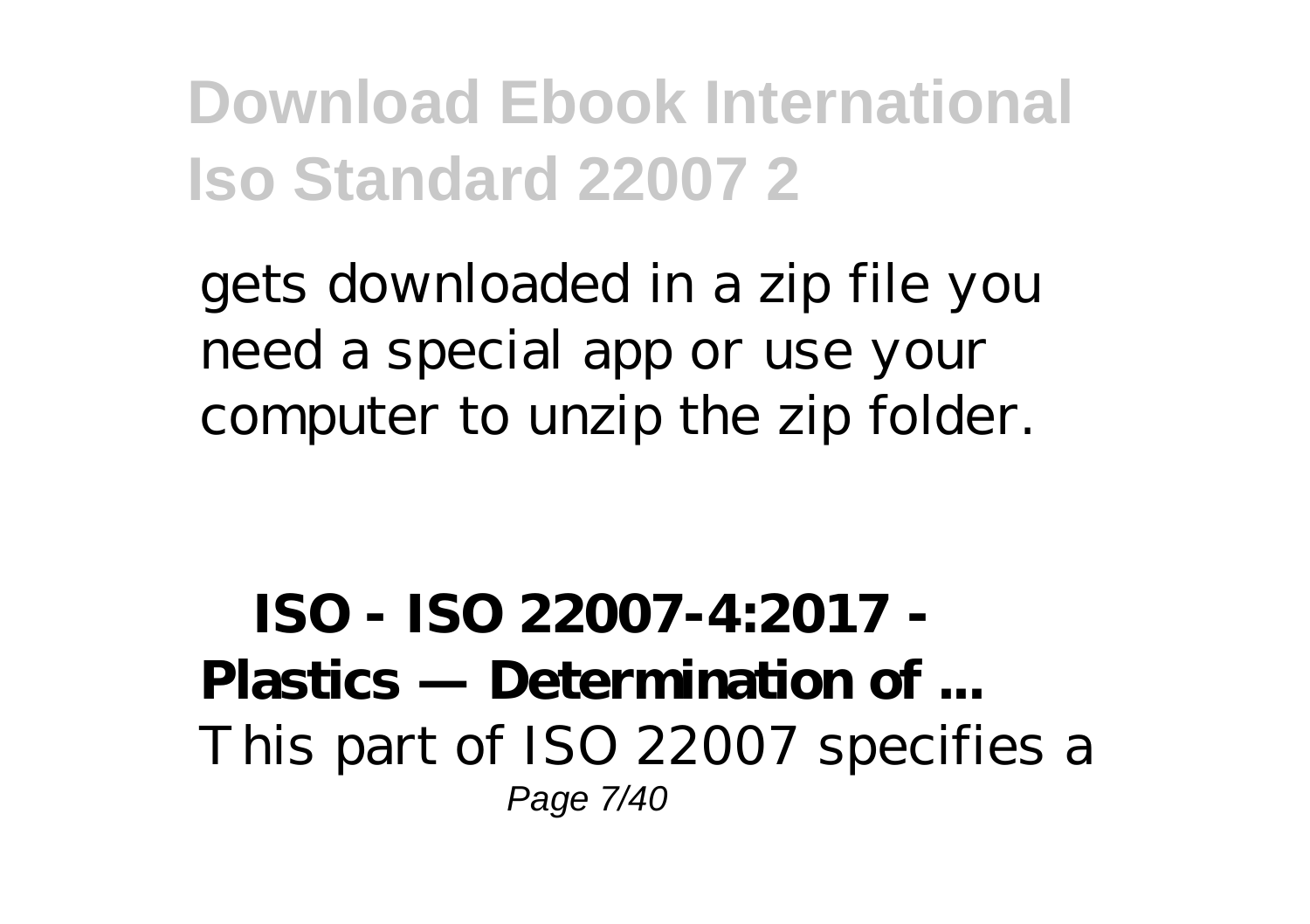method for the determination of the thermal conductivity and thermal diffusivity, and hence the specific heat capacity per unit volume of plastics. The experimental arrangement can be designed to match different specimen sizes.

Page 8/40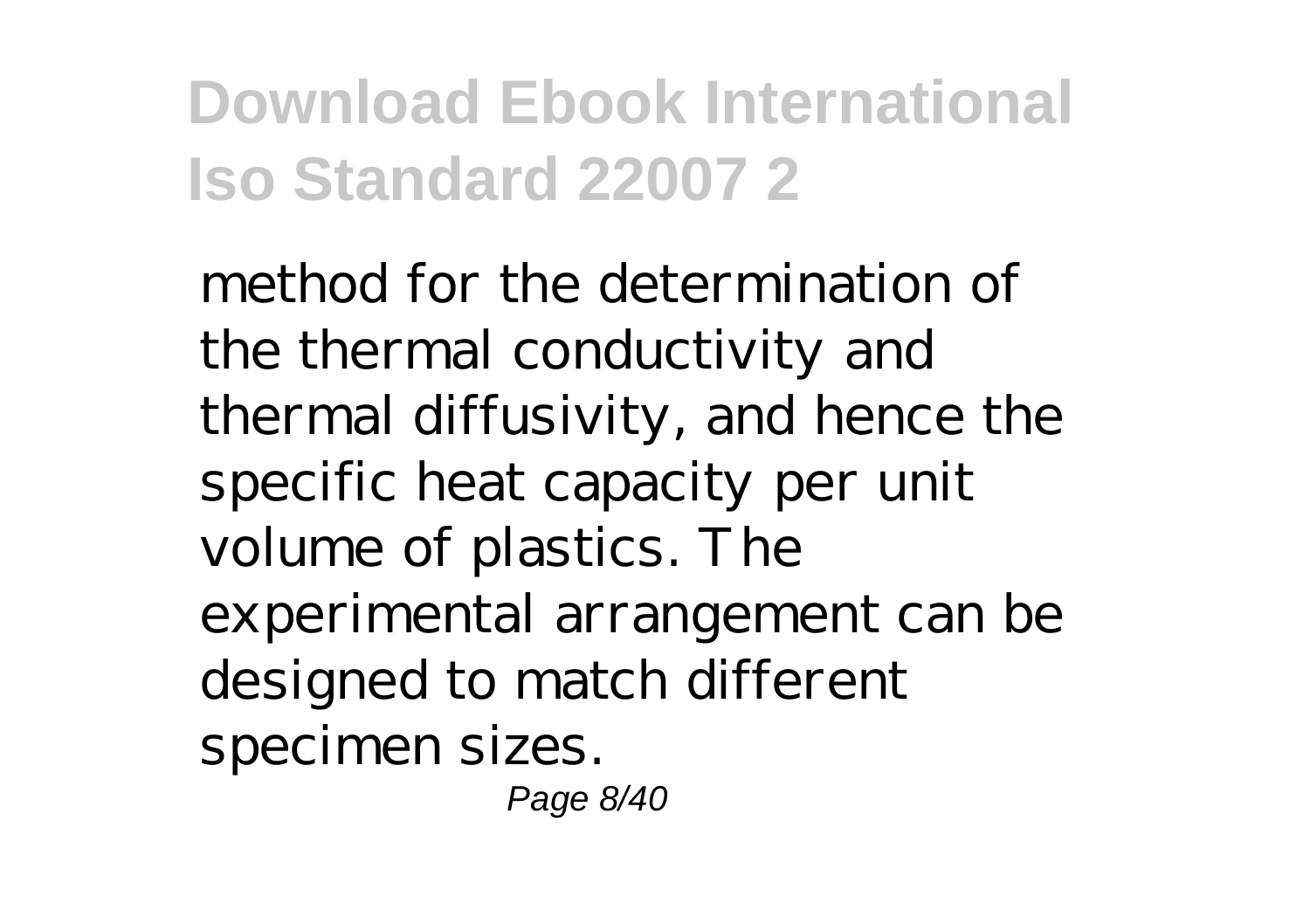#### **EN ISO 22007-1 - European Standards**

International Standards are drafted in accordance with the rules given in the ISO/IEC Directives, Part 2. The main task of technical committees is to prepare Page 9/40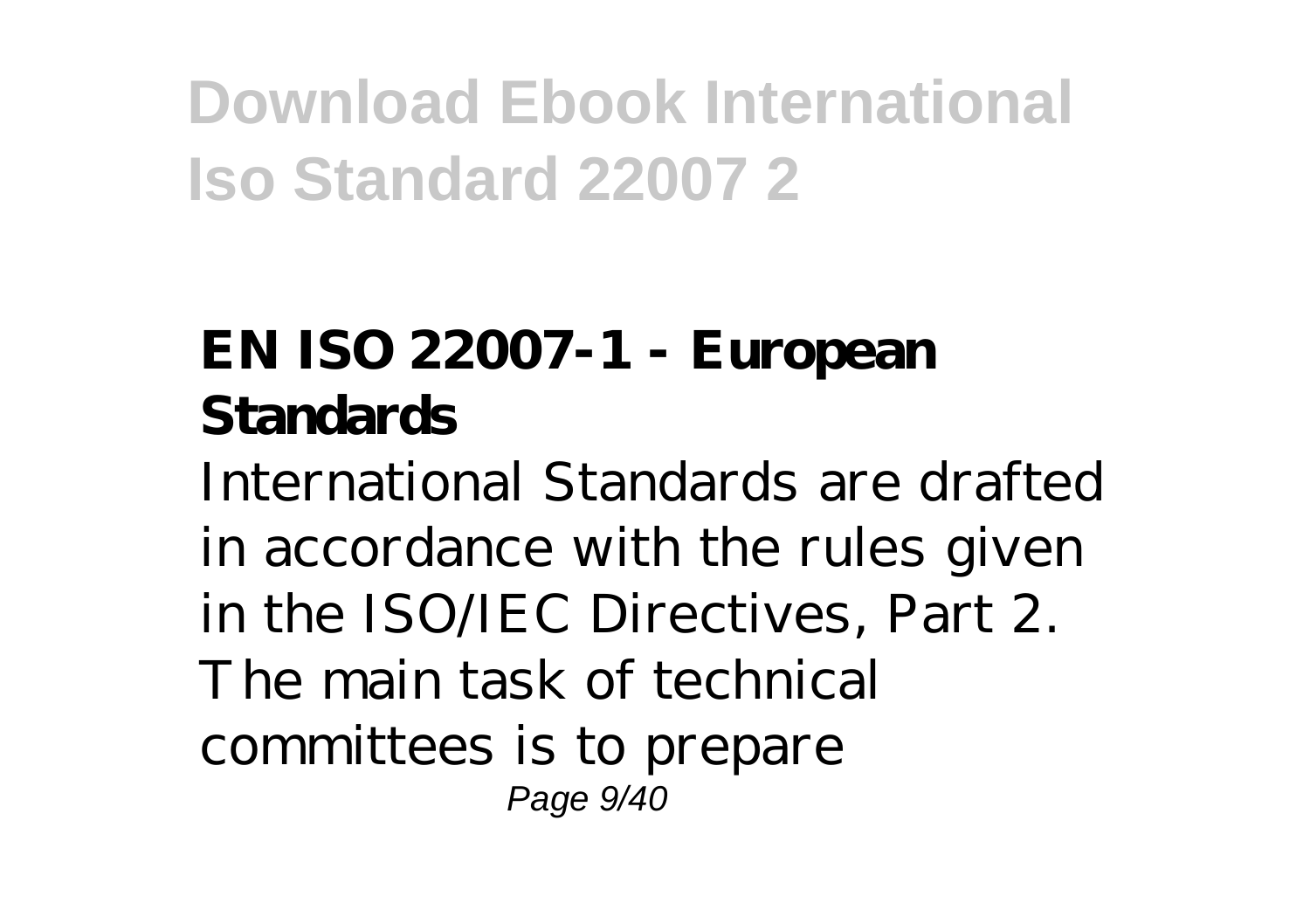International Standards. Draft International Standards adopted by the technical committees are circulated to the member bodies for voting. Publication as an

**DIN EN ISO 22007-2 - Techstreet** ISO 22007-2:2015 specifies a Page 10/40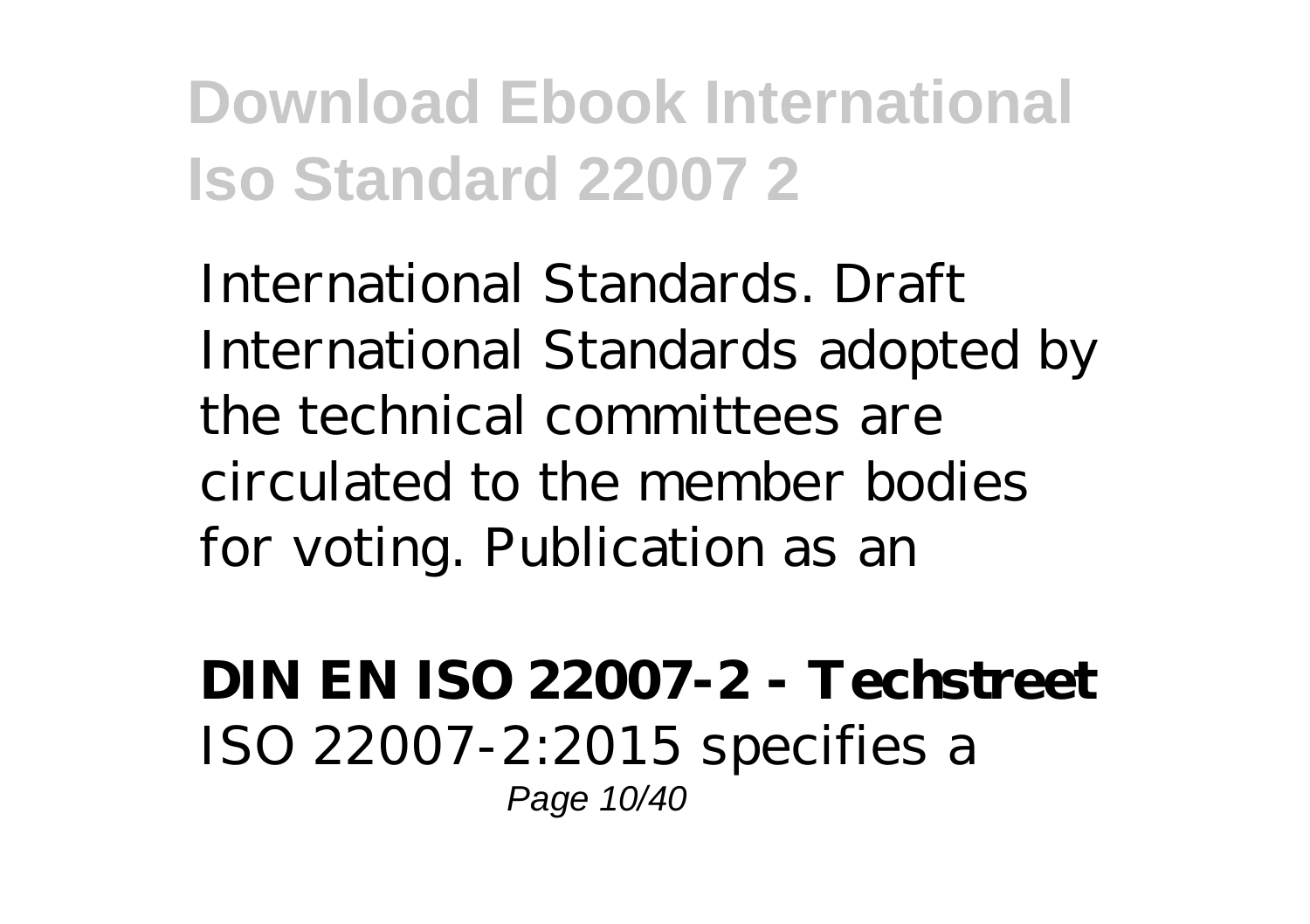method for the determination of the thermal conductivity and thermal diffusivity, and hence the specific heat capacity per unit volume of plastics. The experimental arrangement can be designed to match different specimen sizes.

Page 11/40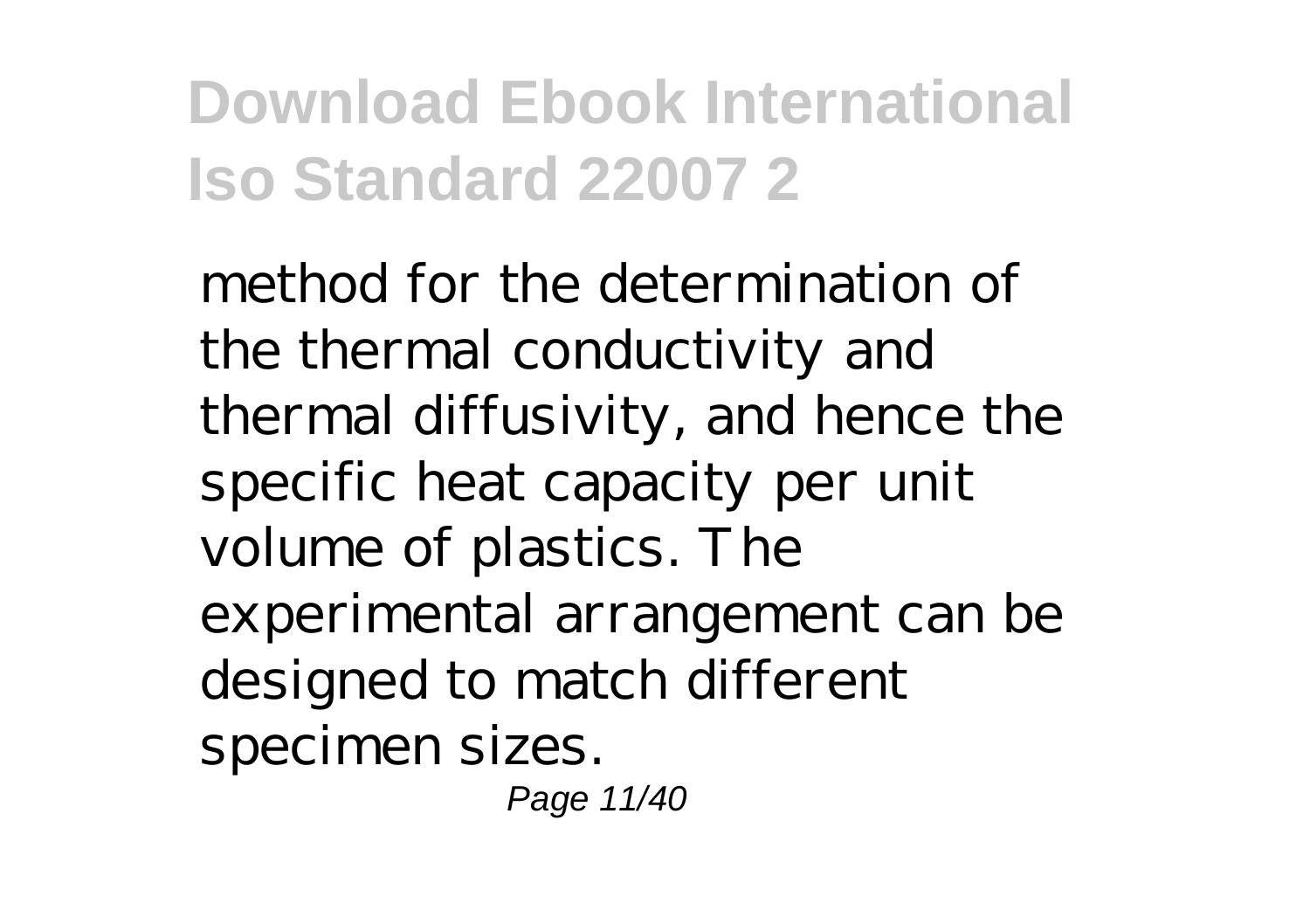#### **INTERNATIONAL STANDARD 5167-2**

In the international standard ISO 22007-2, originally published in 2008 and updated in 2015, a detailed description on how to select points for calculation is Page 12/40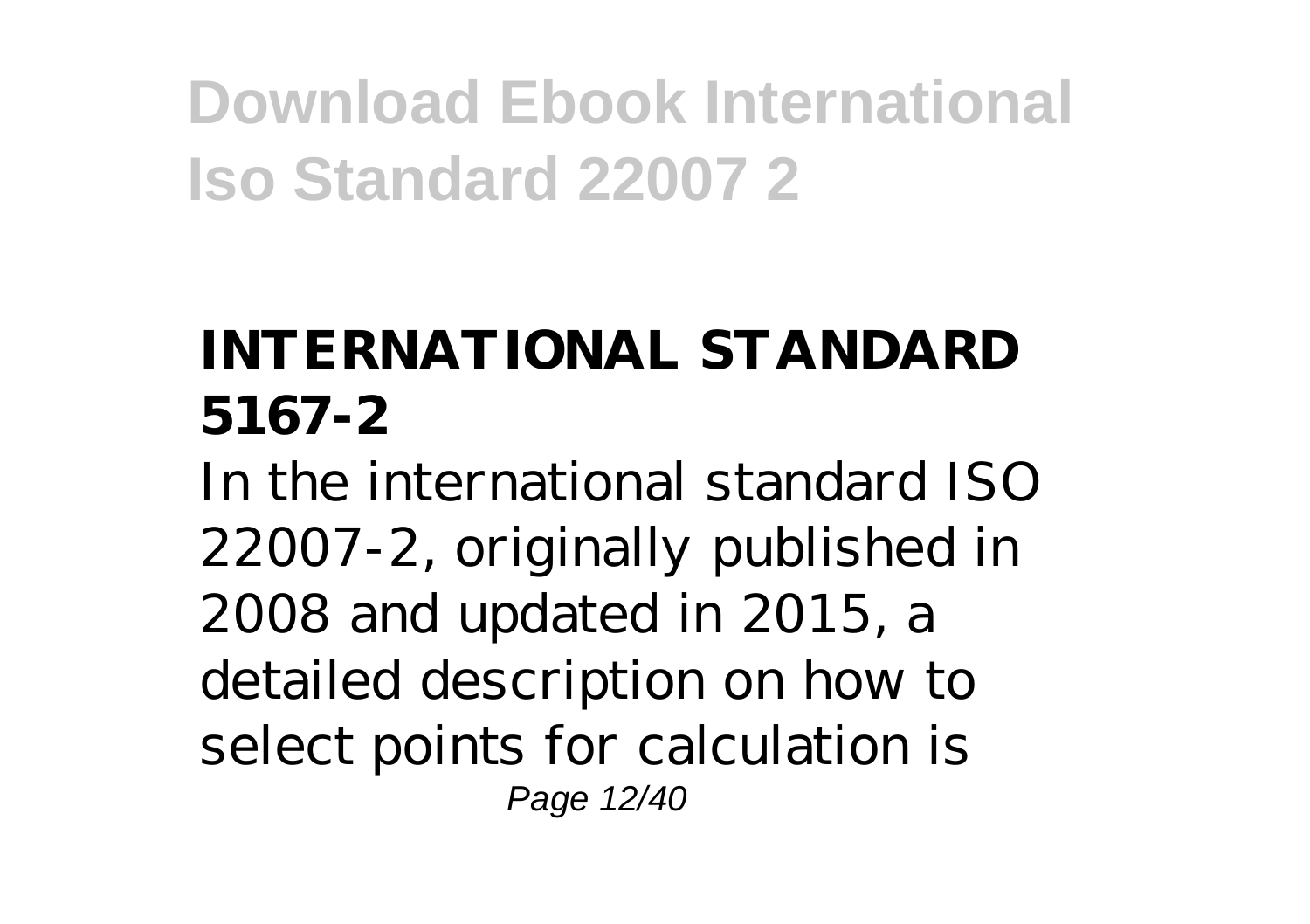found. In the appendix the full description of the Low-Density/Highly-Insulating measurement module is included: ISO 22007-2

#### **INTERNATIONAL ISO STANDARD 9001**

Page 13/40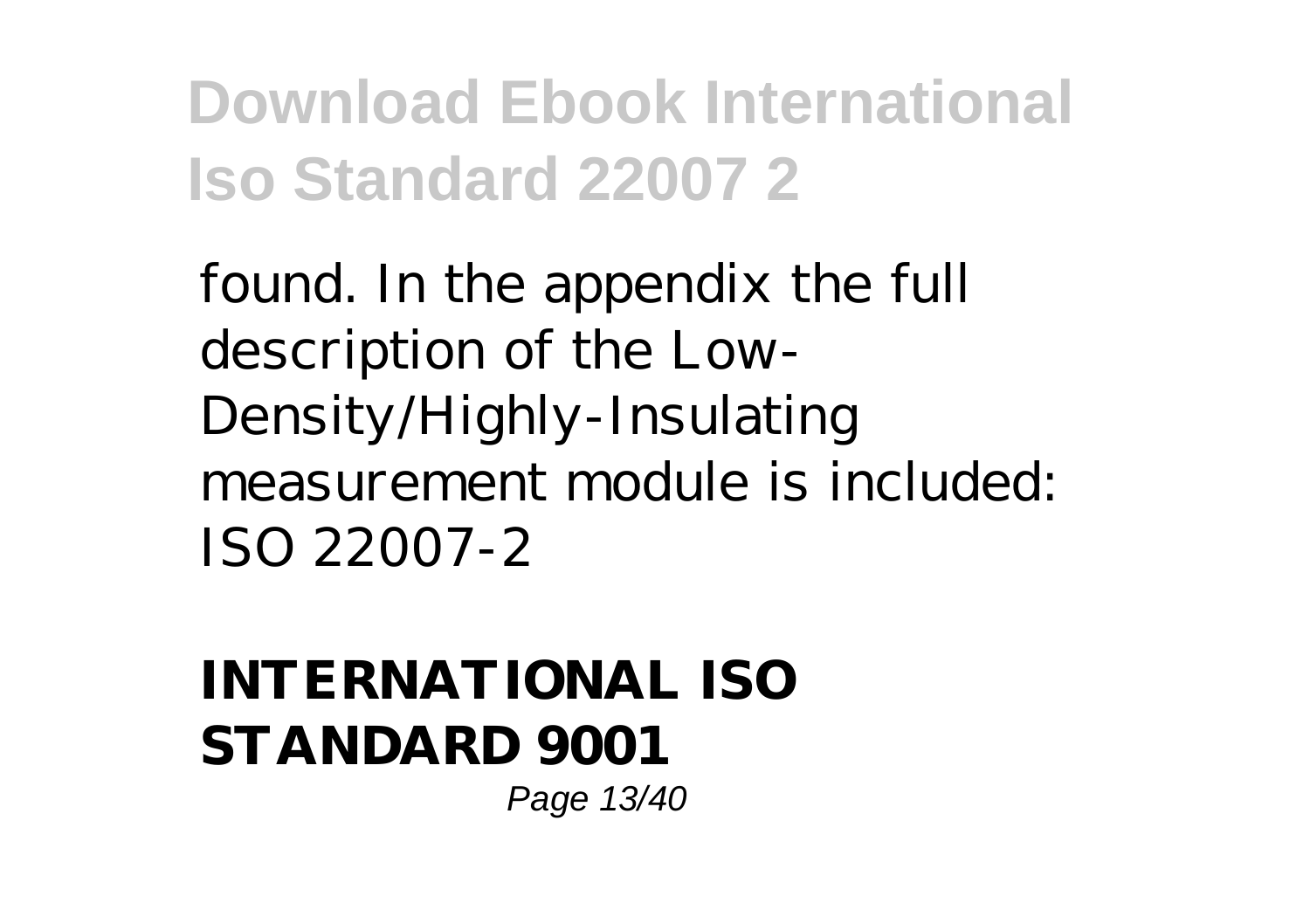These documents are published by ISO as International Workshop Agreements. The IWA 2:2007 provides guidance and orientation on the requirements of the standard, thus making its use attractive and ...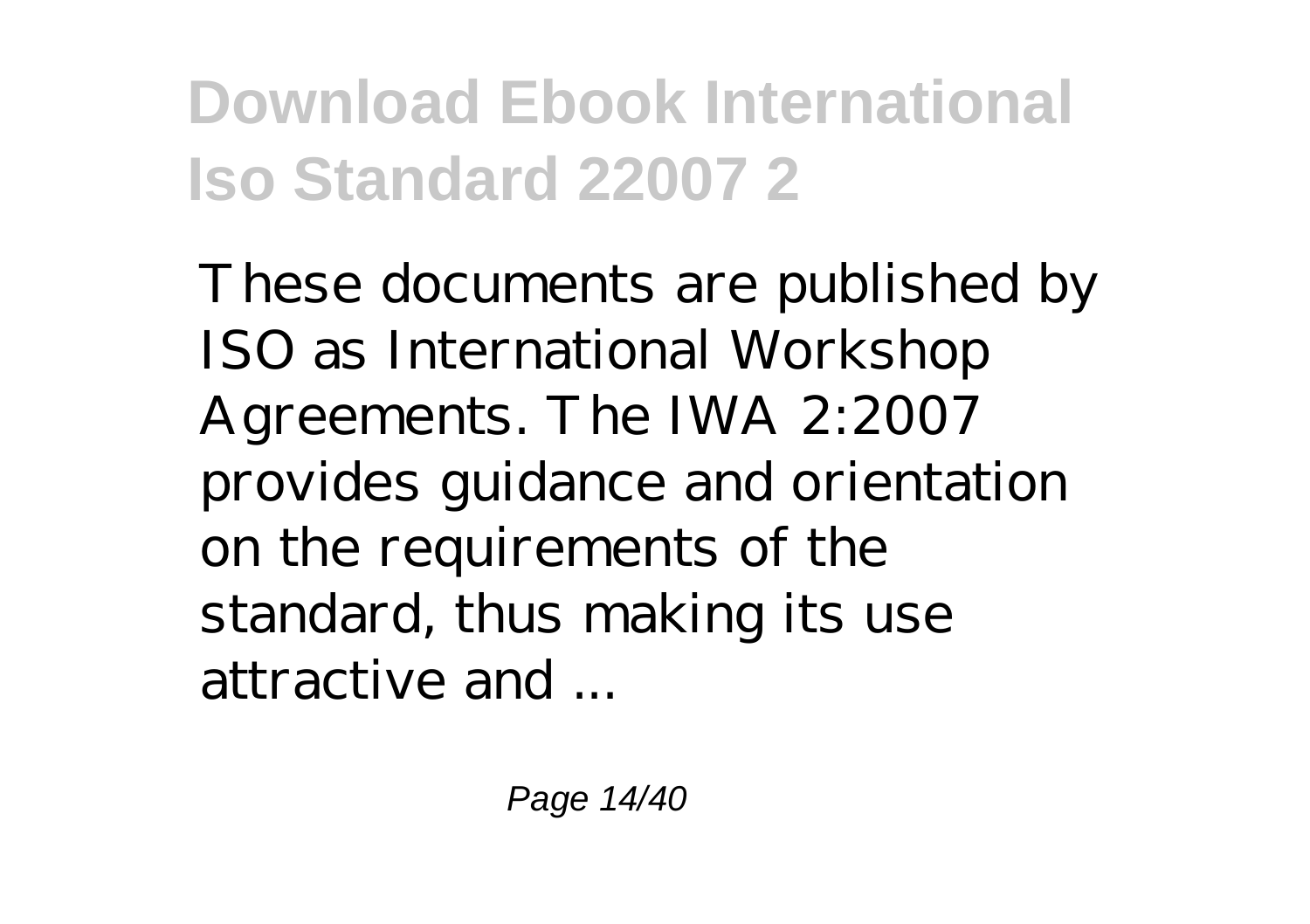**ISO - ISO 22007-4:2008 - ISO - International Organization ...** ISO 22007-4:2017 specifies a method for the determination of the thermal diffusivity of a thin solid disc of plastics in the thickness direction by the laser flash method. This method is Page 15/40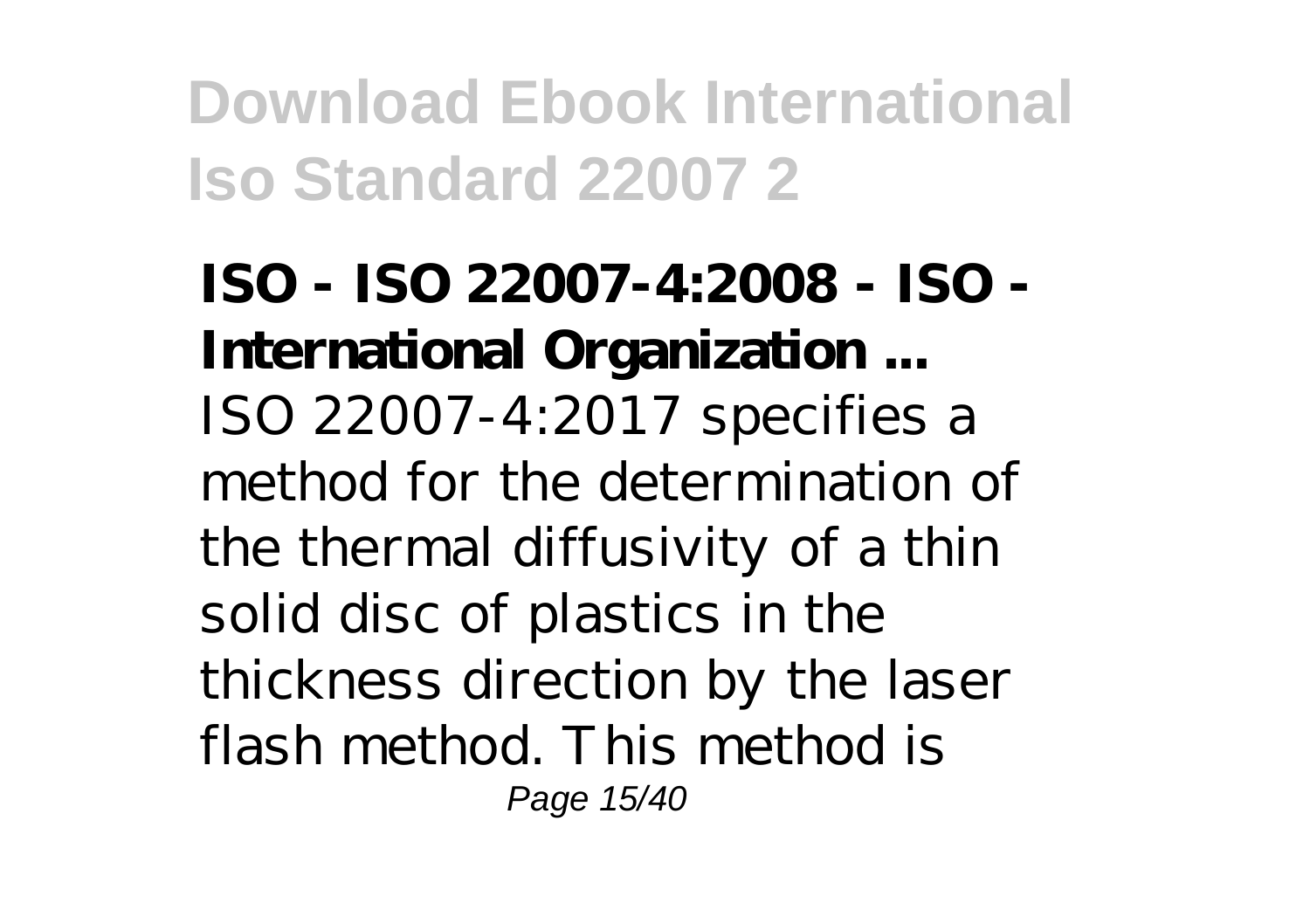based upon the measurement of the temperature rise at the rear face of the thin-disc specimen produced by a short energy pulse on the front face.

**International Organization for Standardization - Wikipedia** Page 16/40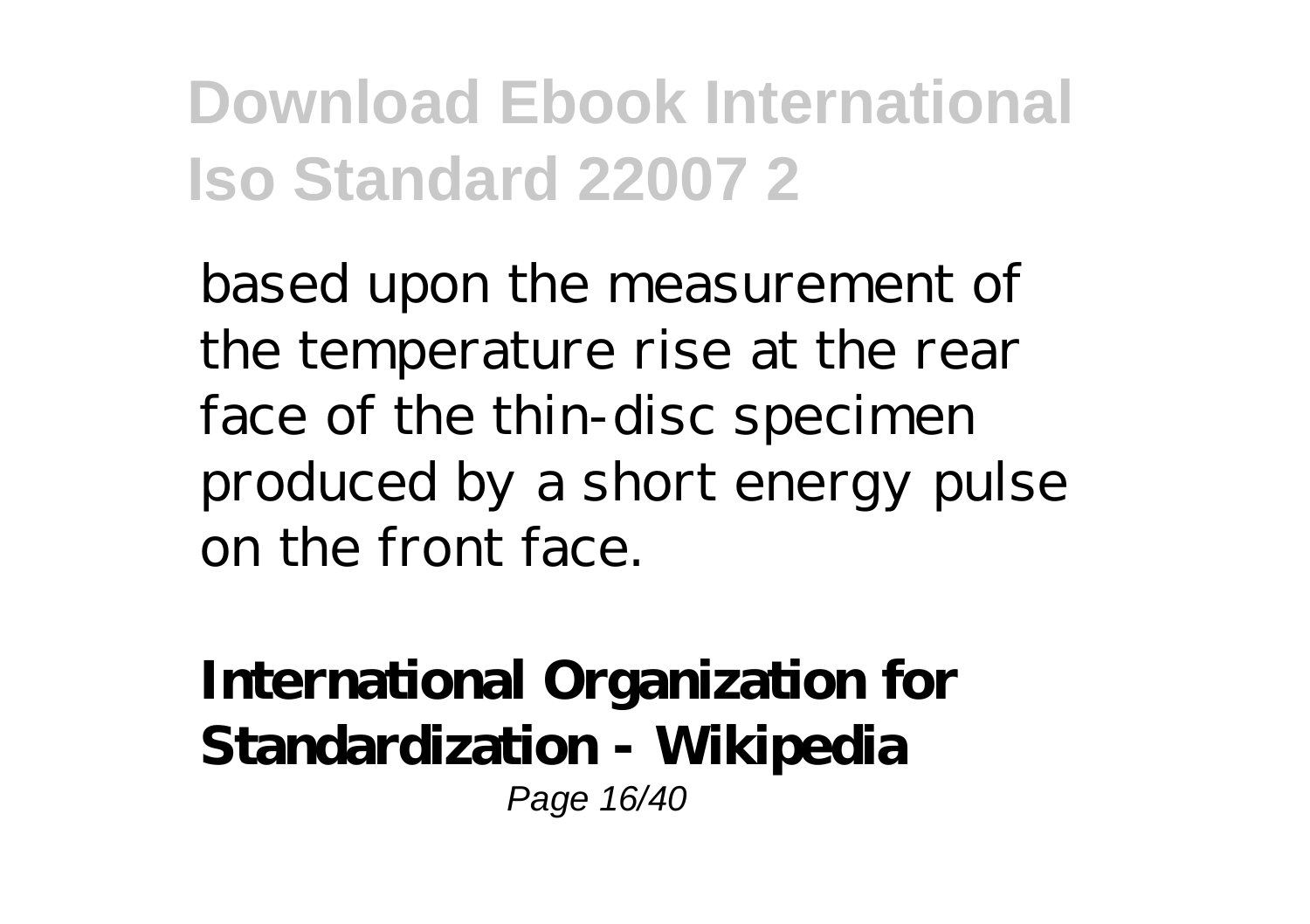International Standards are drafted in accordance with the rules given in the ISO/IEC Directives, Part 3. Draft International Standards adopted by the technical committees are circulated to the member bodies for voting. Publication as an International Page 17/40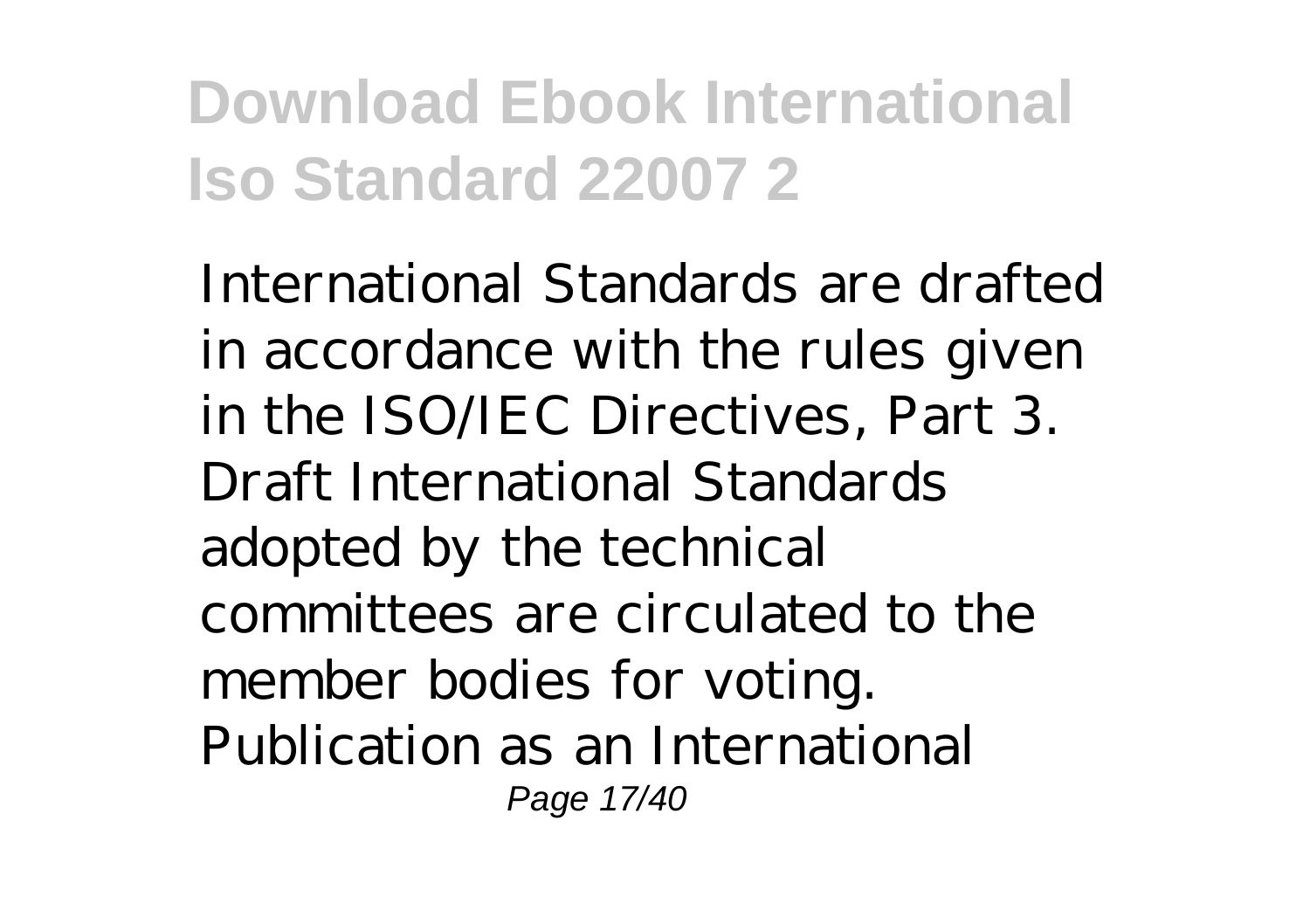Standard requires approval by at least 75 % of the member bodies casting a vote.

**ISO 22007-1 : 2017 | PLASTICS - DETERMINATION OF THERM ...** EN ISO 22007-1 EN ISO 22007-1 Plastics - Determination of thermal Page 18/40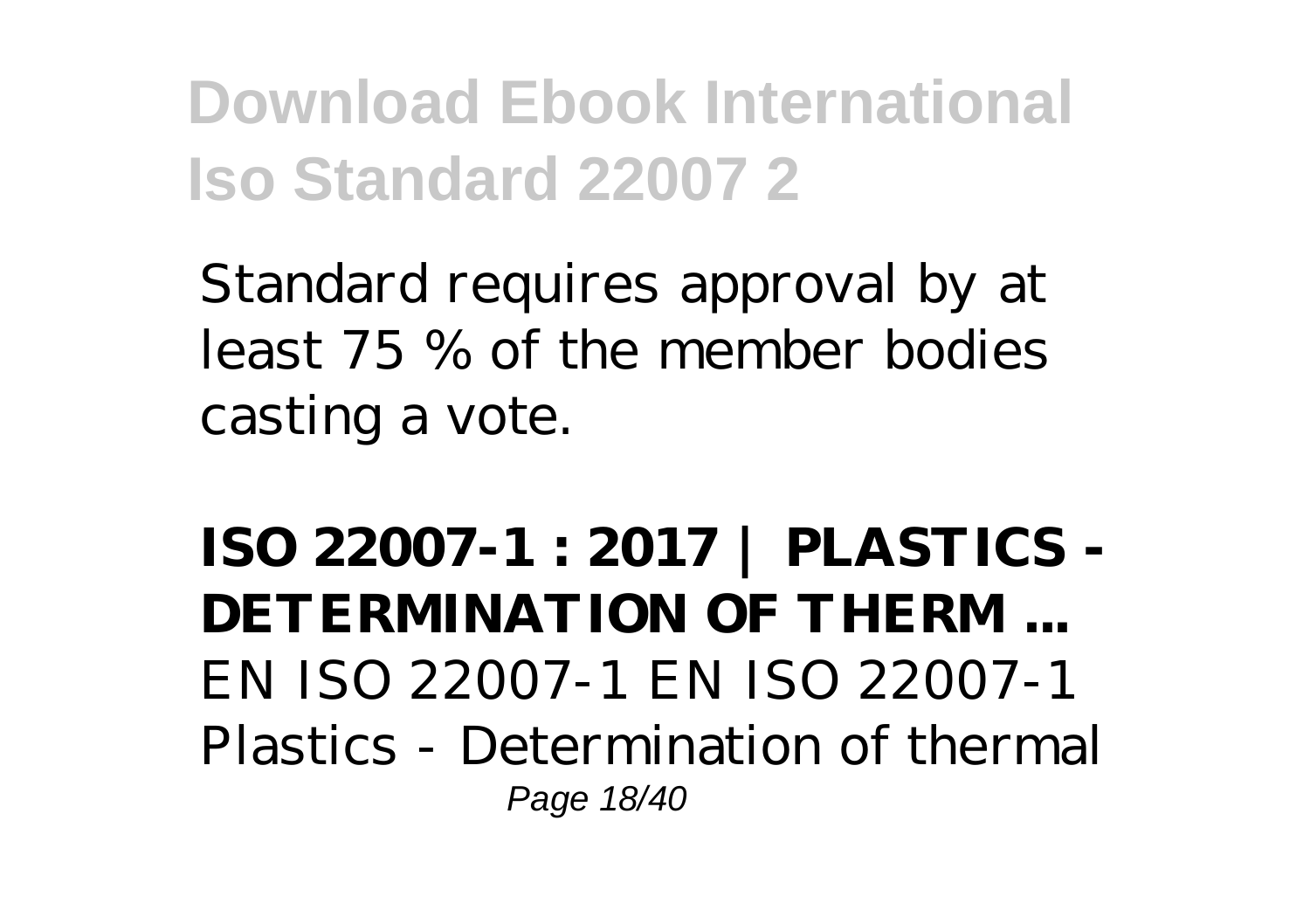conductivity and thermal diffusivity - Part 1: General principles - ISO 22007-1:2017 describes the background to methods for the determination of the thermal conductivity and thermal diffusivity of polymeric materials.

Page 19/40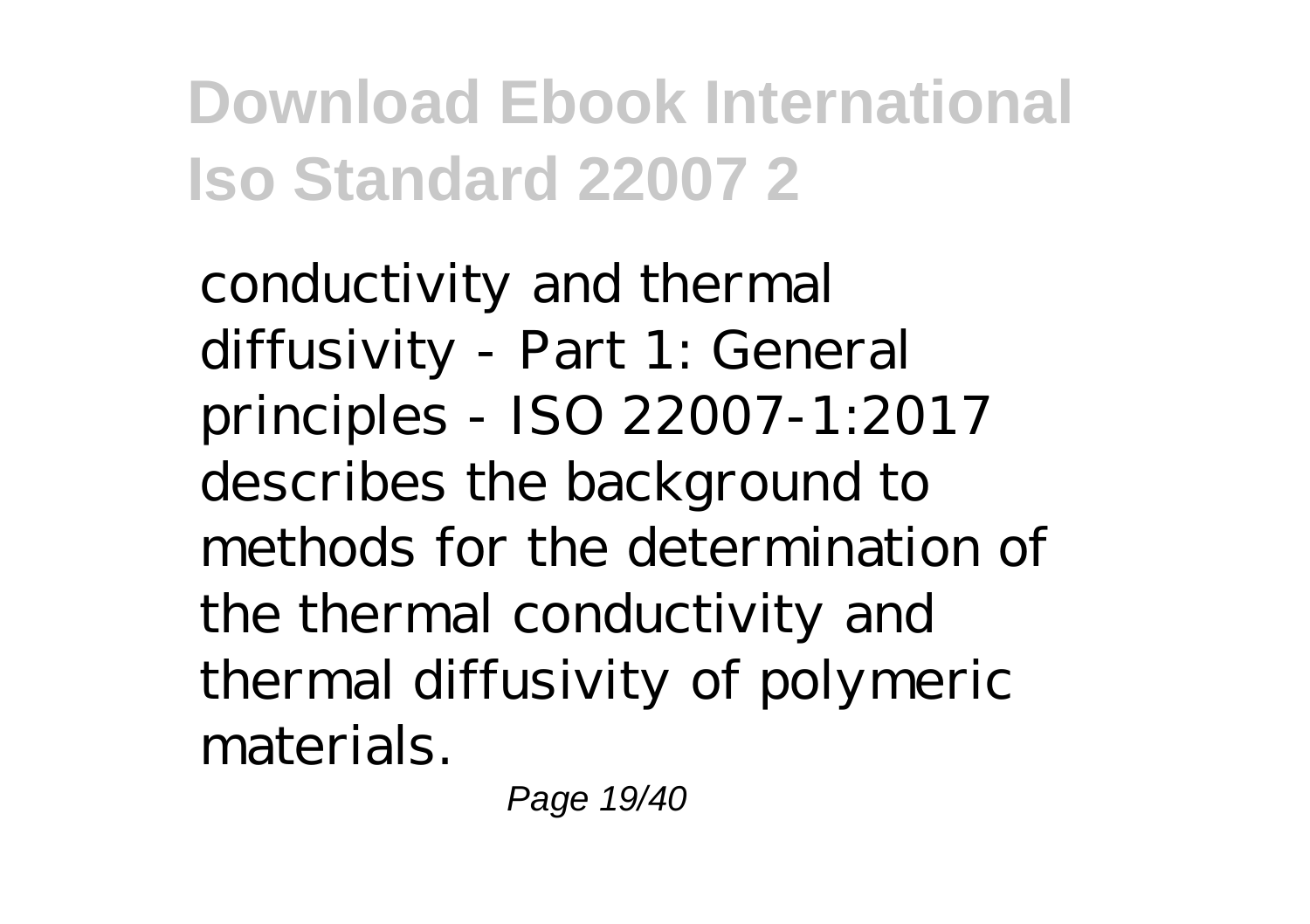**ISO 22007-2:2015 - American National Standards Institute** ISO 22007-2 ISO 22007-2:2015 specifies a method for the determination of the thermal conductivity and thermal diffusivity, and hence the specific Page 20/40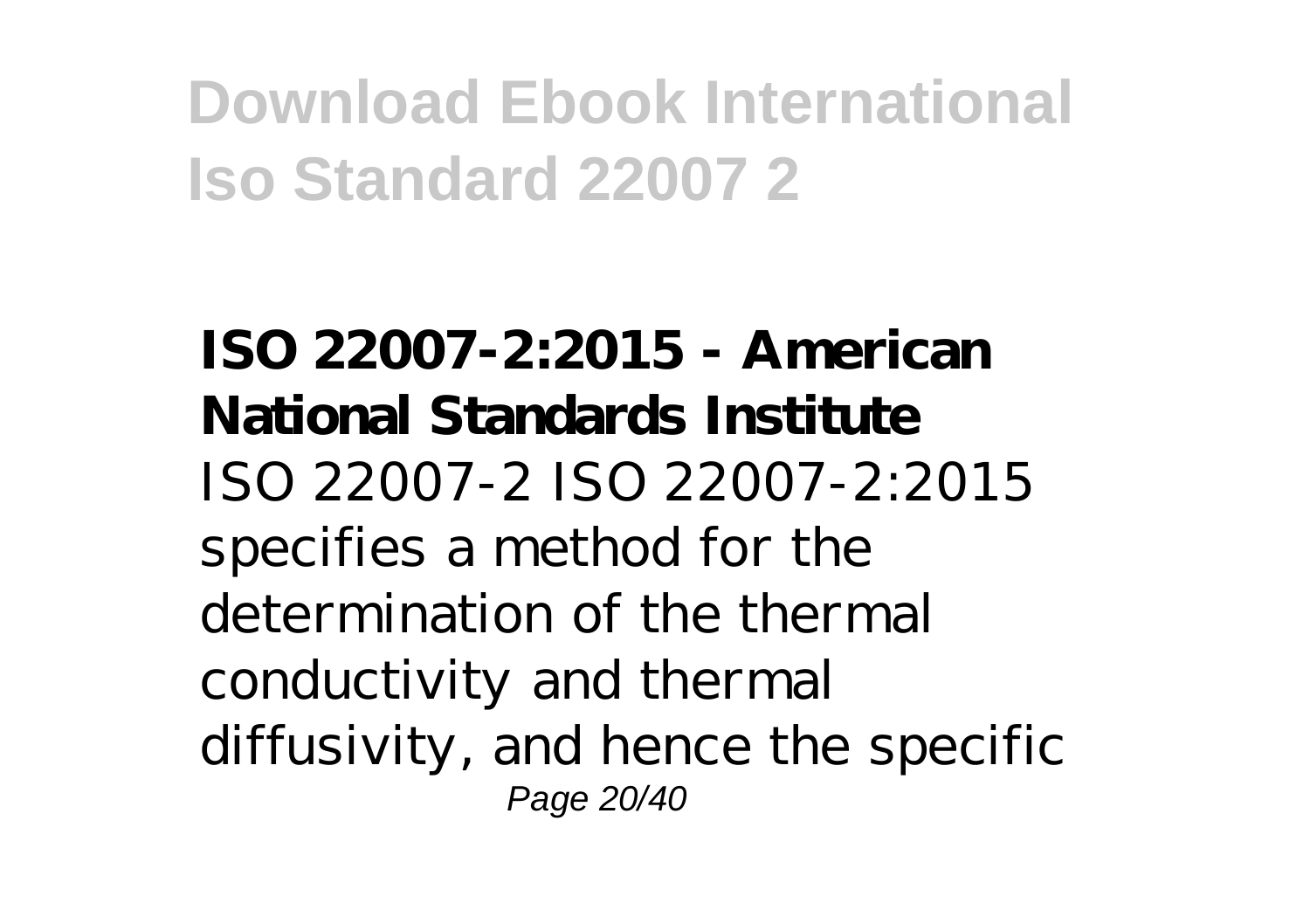heat capacity per unit volume of plastics. The experimental arrangement can be designed to match different specimen sizes.

**ISO 22007-2 - European and International standards online ...** DIN EN ISO 22007-2 Plastics - Page 21/40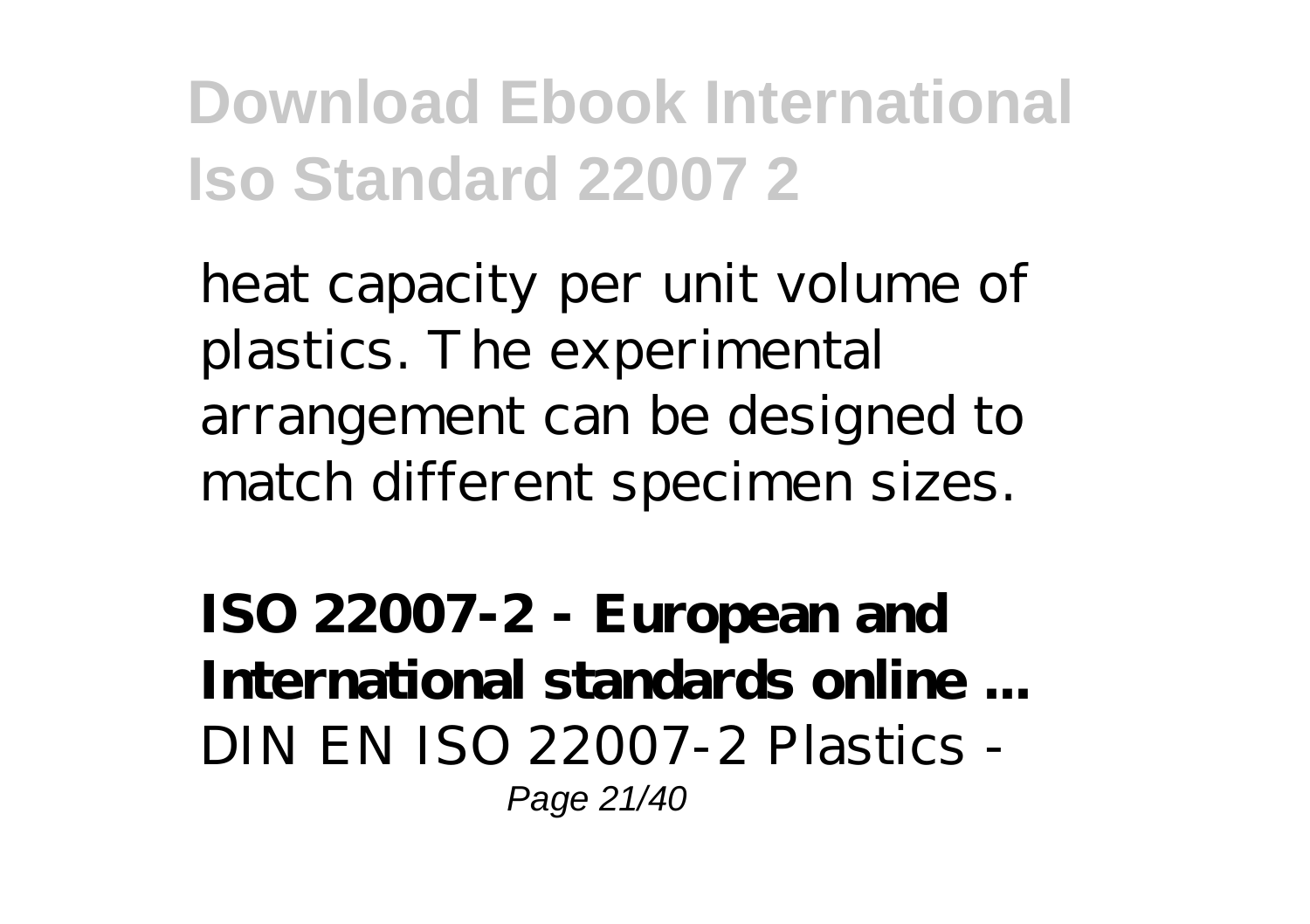Determination of thermal conductivity and thermal diffusivity - Part 2: Transient plane heat source (hot disc) method (ISO 22007-2:2015) standard by DIN-adopted Europeanadopted ISO Standard, 12/01/2015. View all product Page 22/40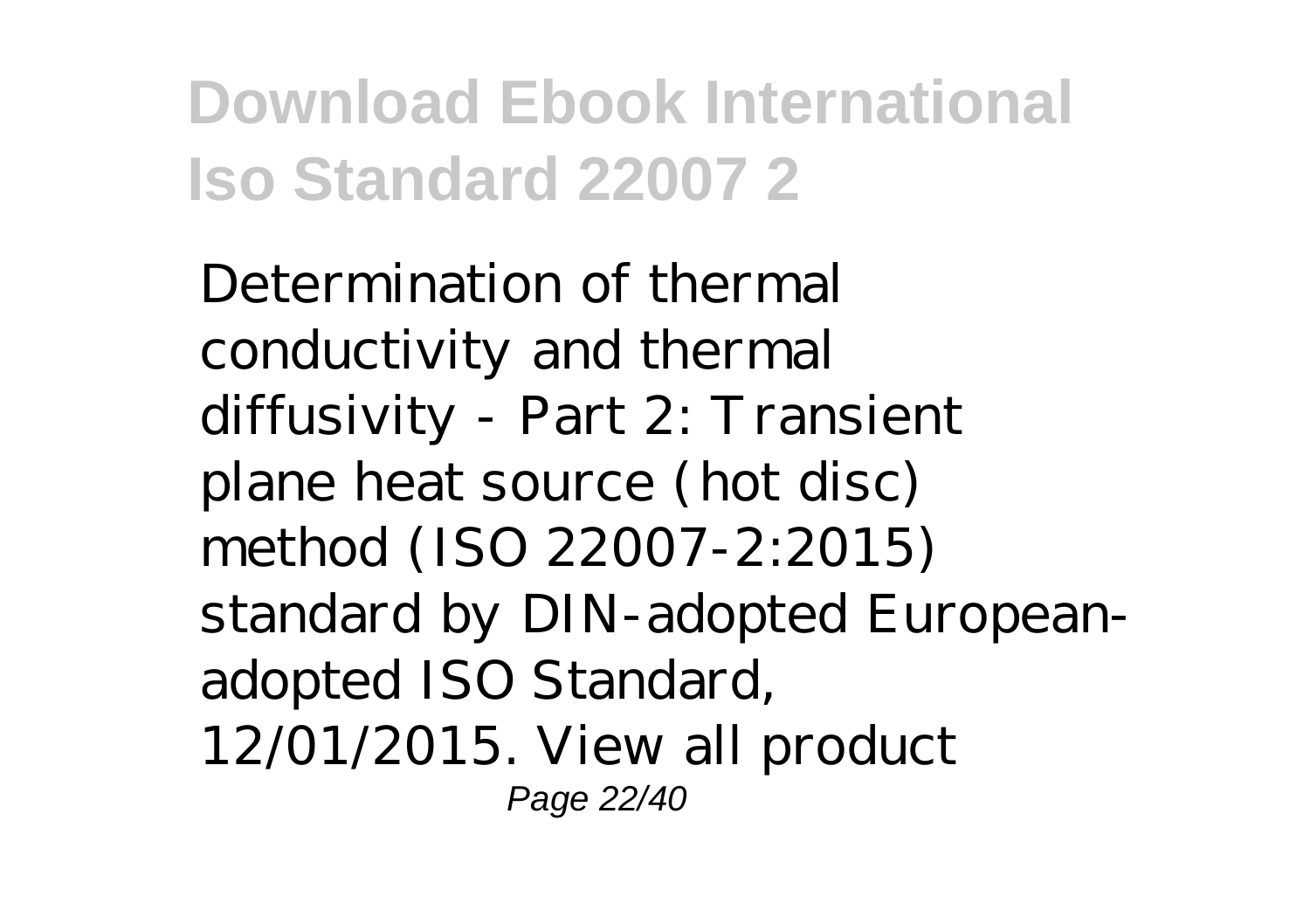details Most ...

**International Iso Standard 22007 2** ISO 22007-2:2008 specifies a method for the determination of the thermal conductivity and thermal diffusivity, and hence the Page 23/40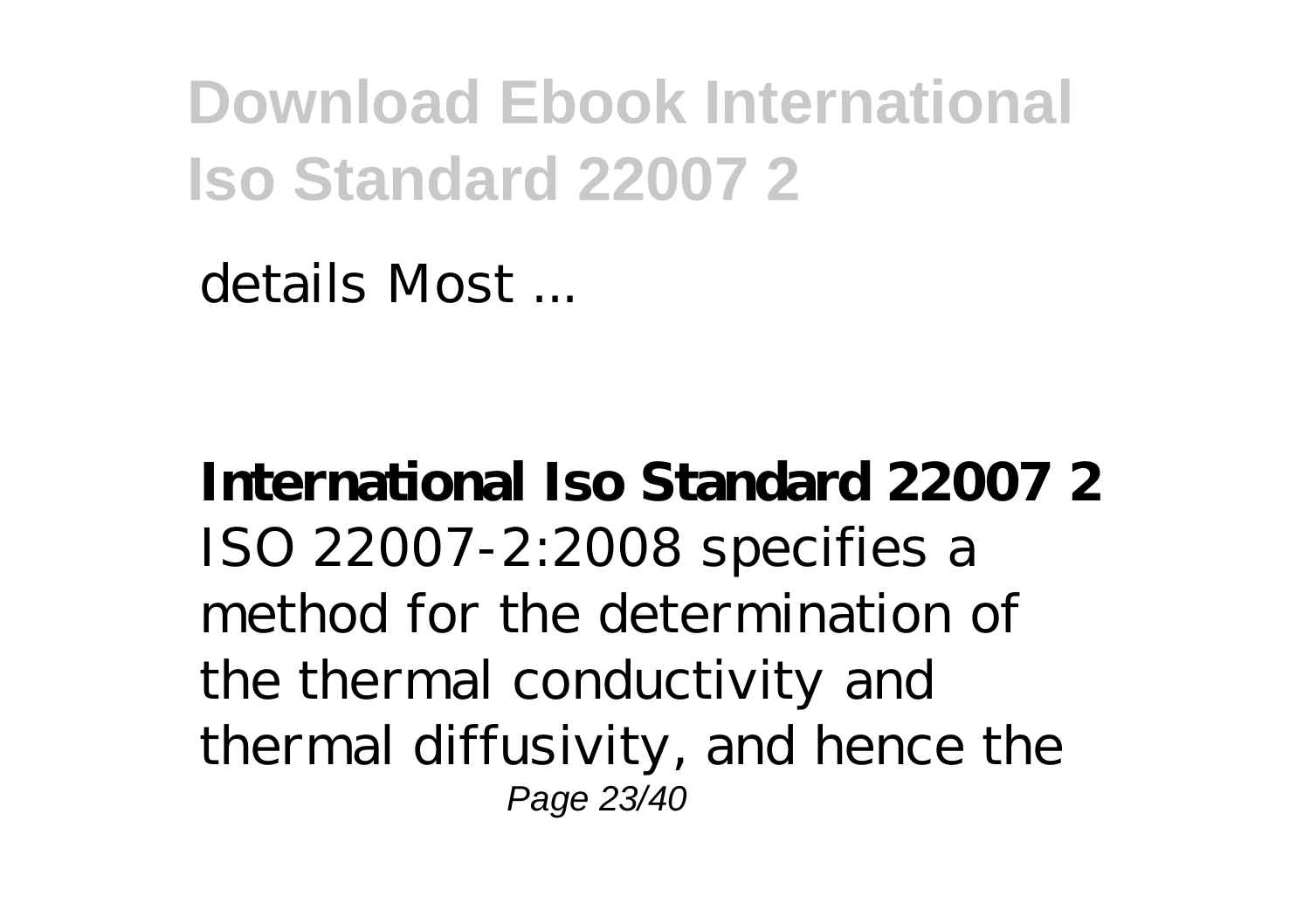specific heat capacity per unit volume, of plastics. The experimental arrangement can be designed to match different specimen sizes.

**ISO 22007-2:2008 - American National Standards Institute** Page 24/40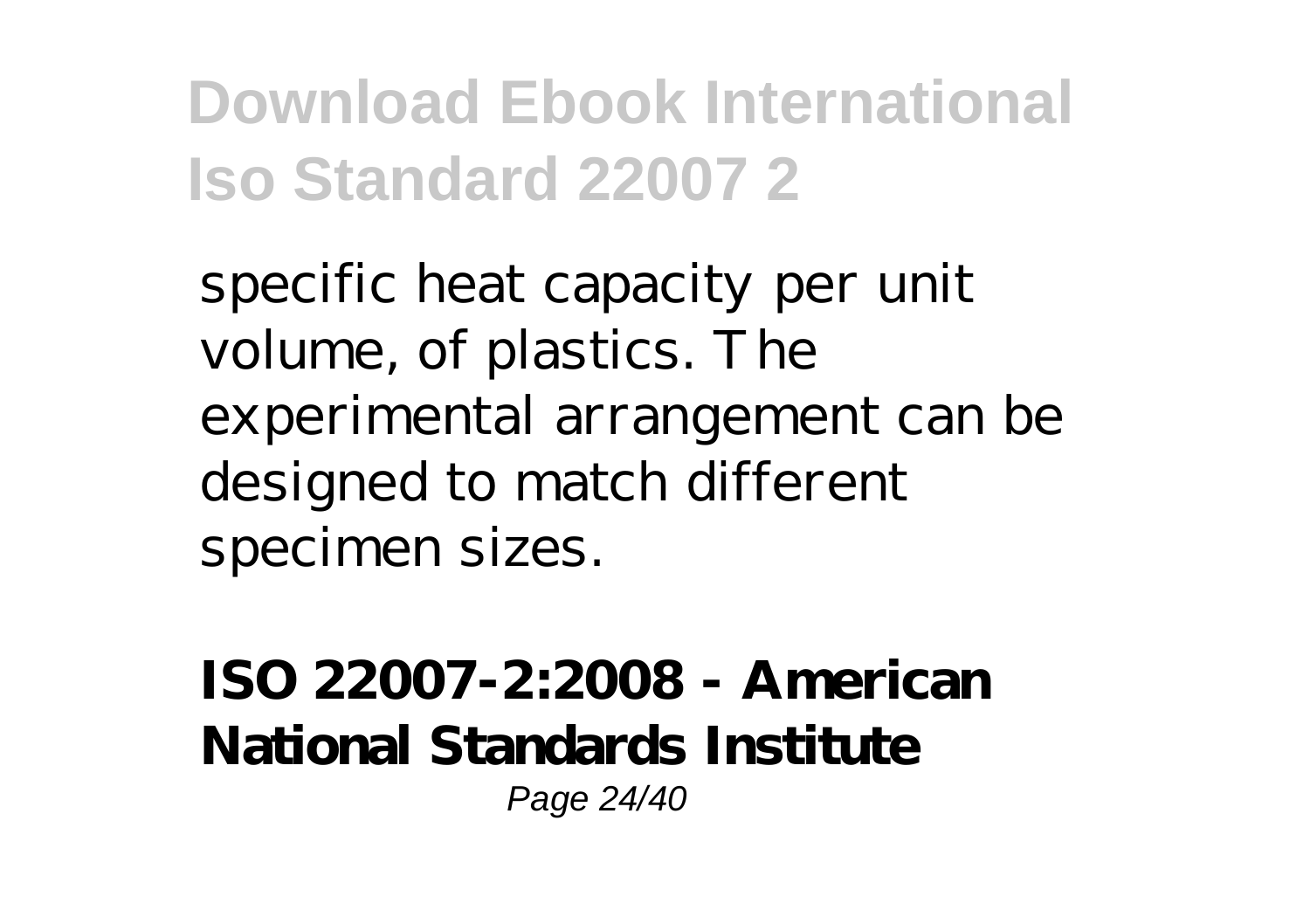ISO 22007-2:2015 specifies a method for the determination of the thermal conductivity and thermal diffusivity, and hence the specific heat capacity per unit volume of plastics. The experimental arrangement can be designed to match different Page 25/40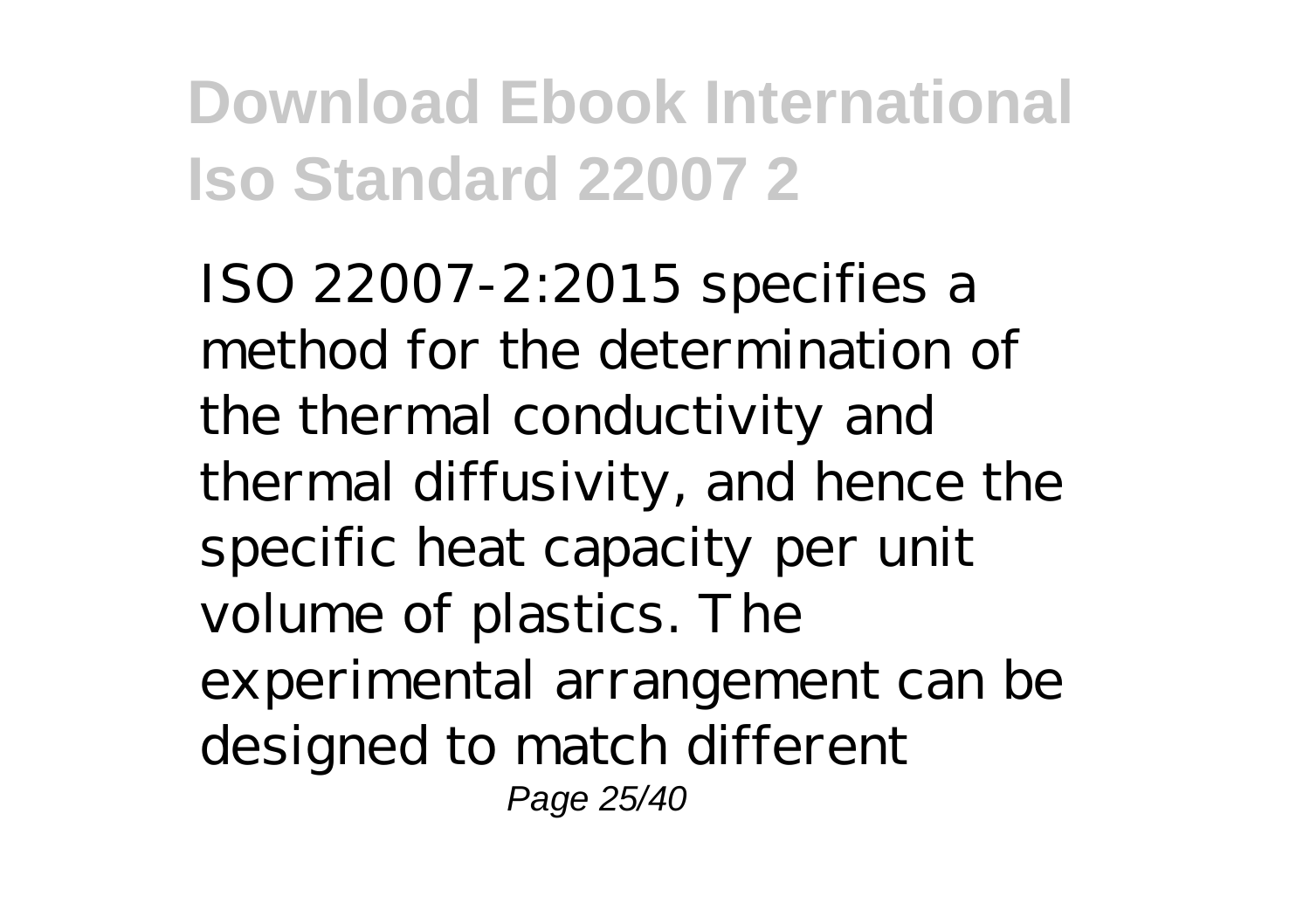specimen sizes.

**ISO - ISO 22007-2:2015 - Plastics — Determination of ...** ISO 22007-2:2008 specifies a method for the determination of the thermal conductivity and thermal diffusivity, and hence the Page 26/40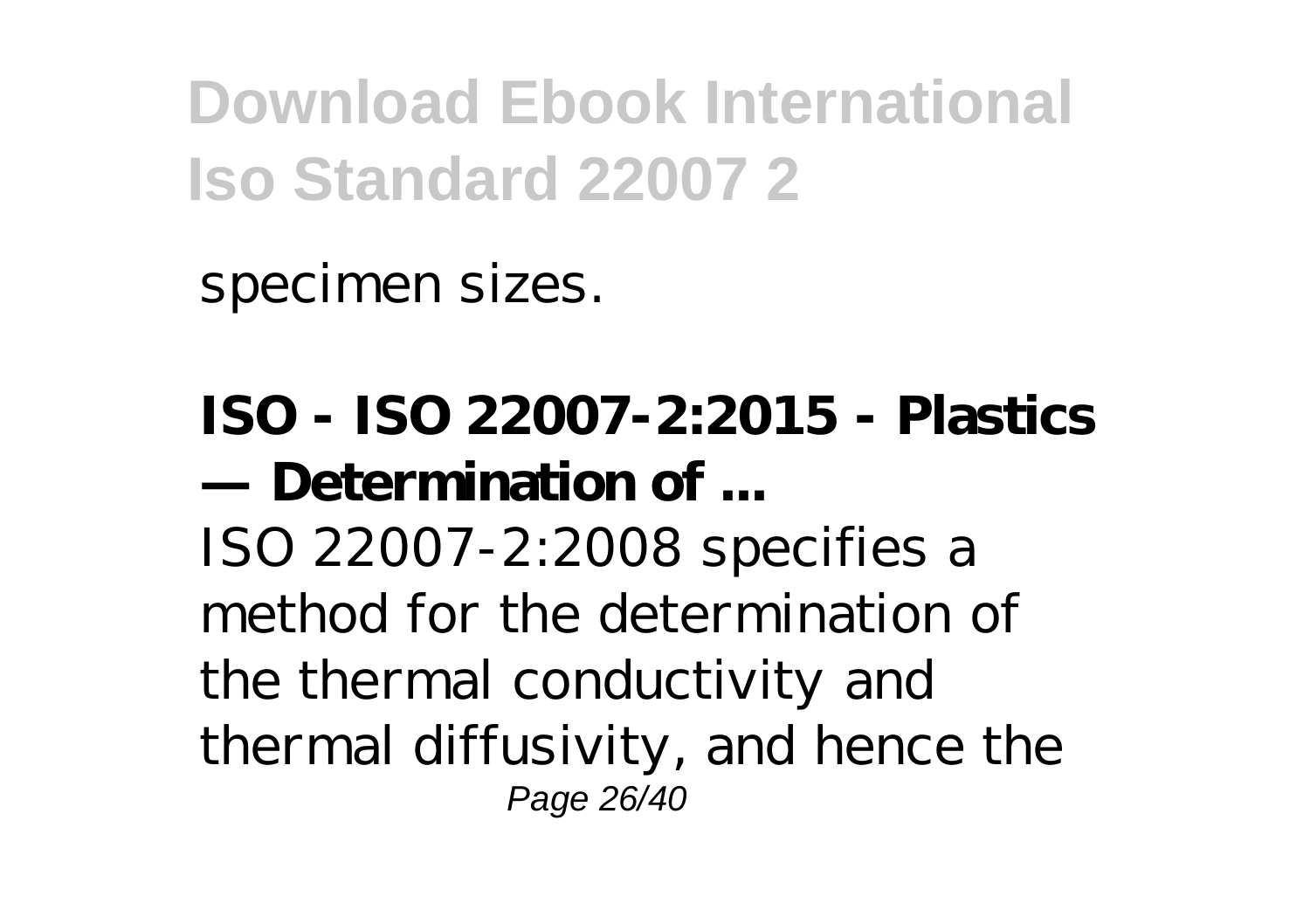specific heat capacity per unit volume, of plastics. The experimental arrangement can be designed to match different specimen sizes.

#### **Hot Disk | Technology** The International Organization for Page 27/40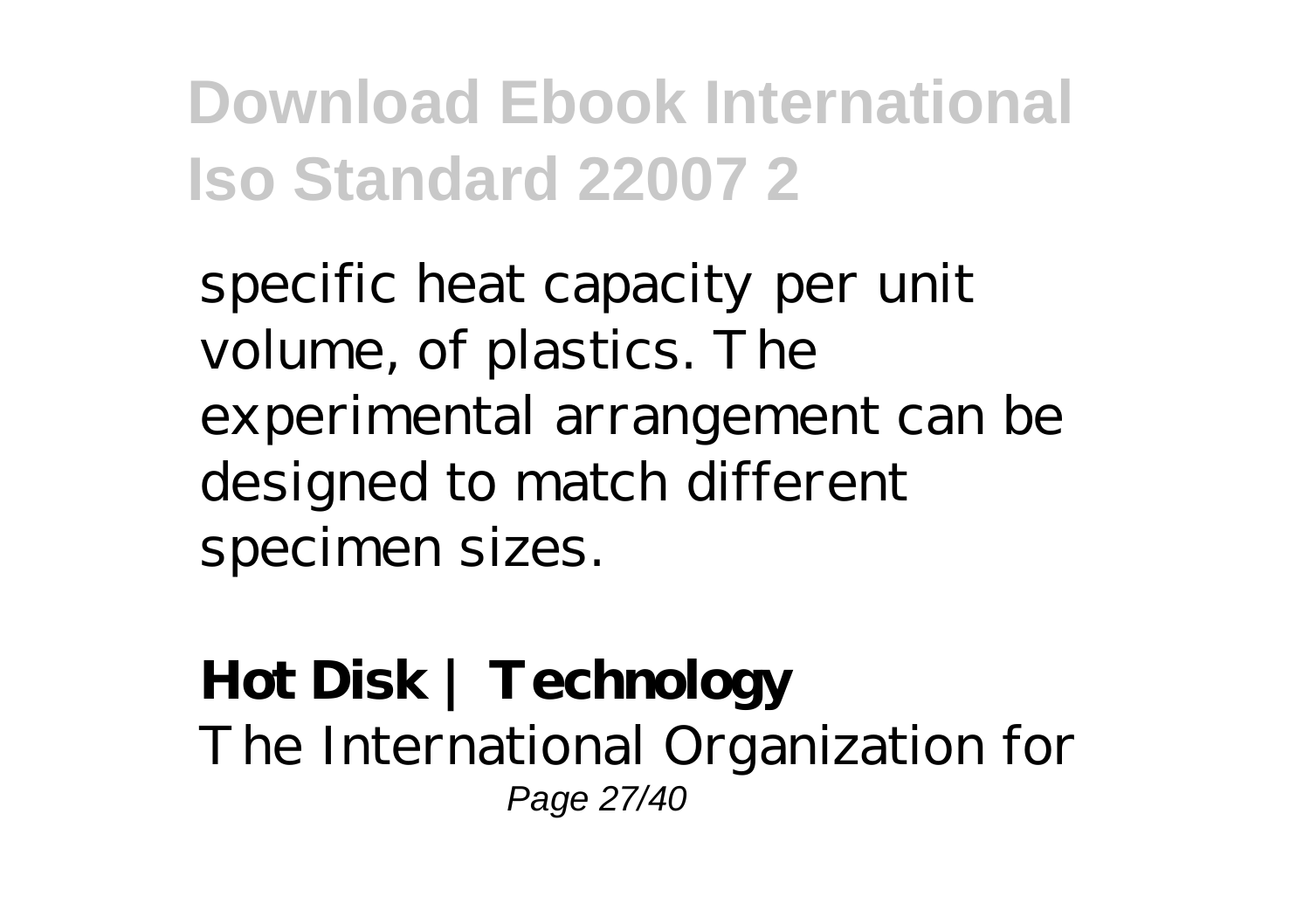Standardization (ISO;  $/$  a so  $\land$  is an international standardsetting body composed of representatives from various national standards organizations.. Founded on 23 February 1947, the organization promotes worldwide proprietary, industrial, and Page 28/40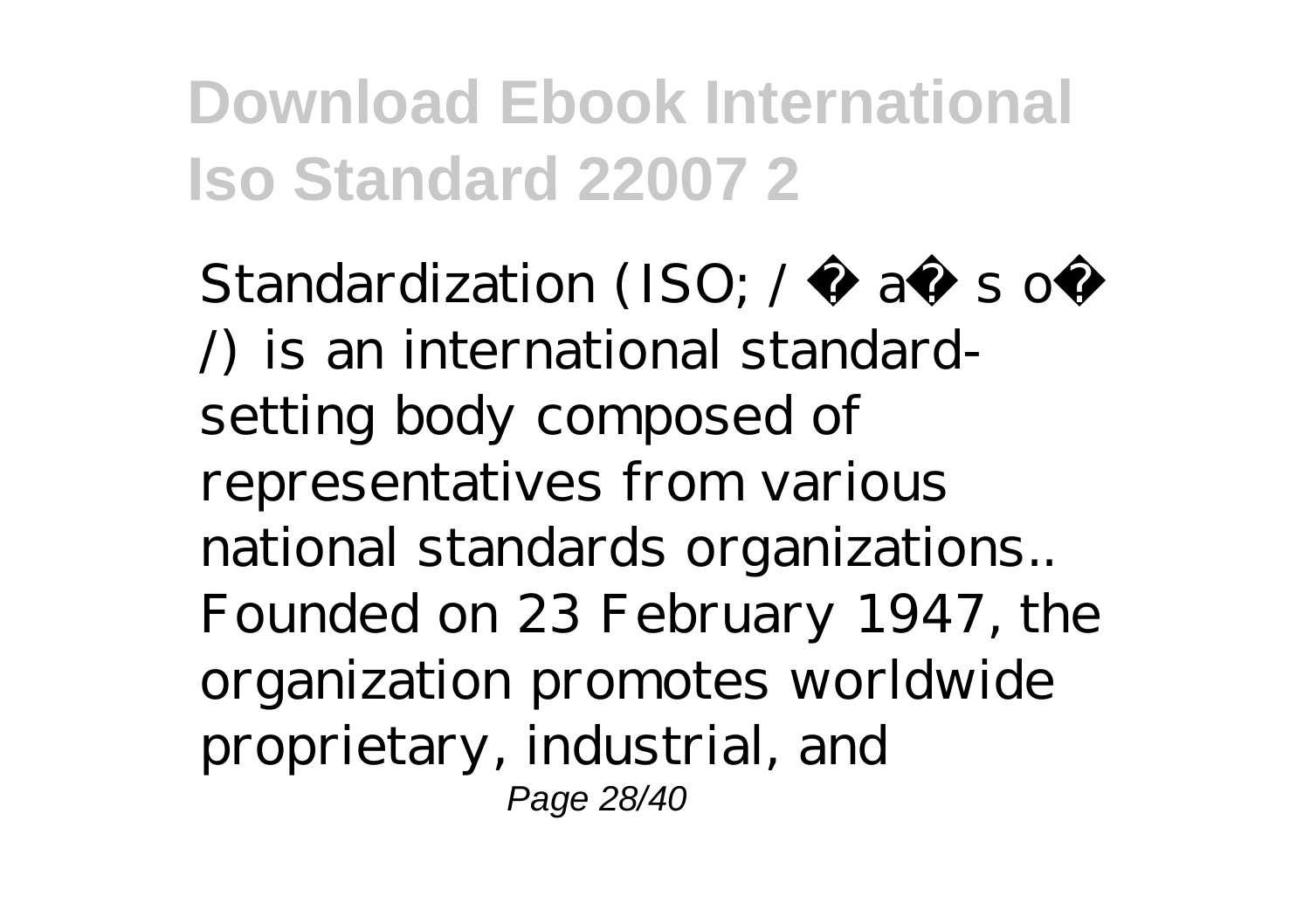commercial standards.It is headquartered in Geneva, Switzerland, and works in 164 countries.

**INTERNATIONAL ISO STANDARD 22007-3 - EVS** ISO 22007-4:2008 specifies a Page 29/40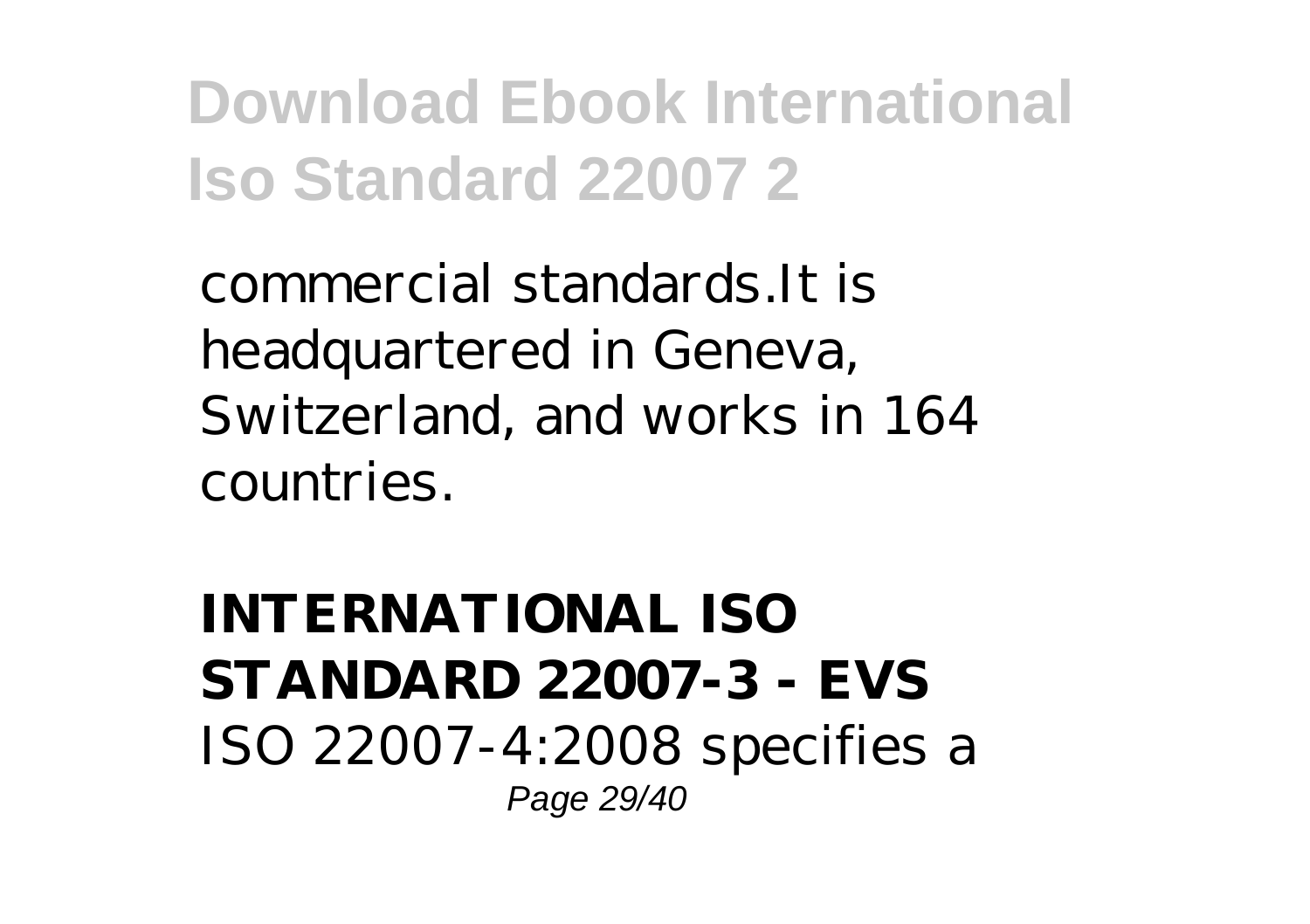method for the determination of the thermal diffusivity of a thin solid disc of plastics in the thickness direction by the laser flash method. This method is based upon the measurement of the temperature rise at the rear face of the thin-disc specimen Page 30/40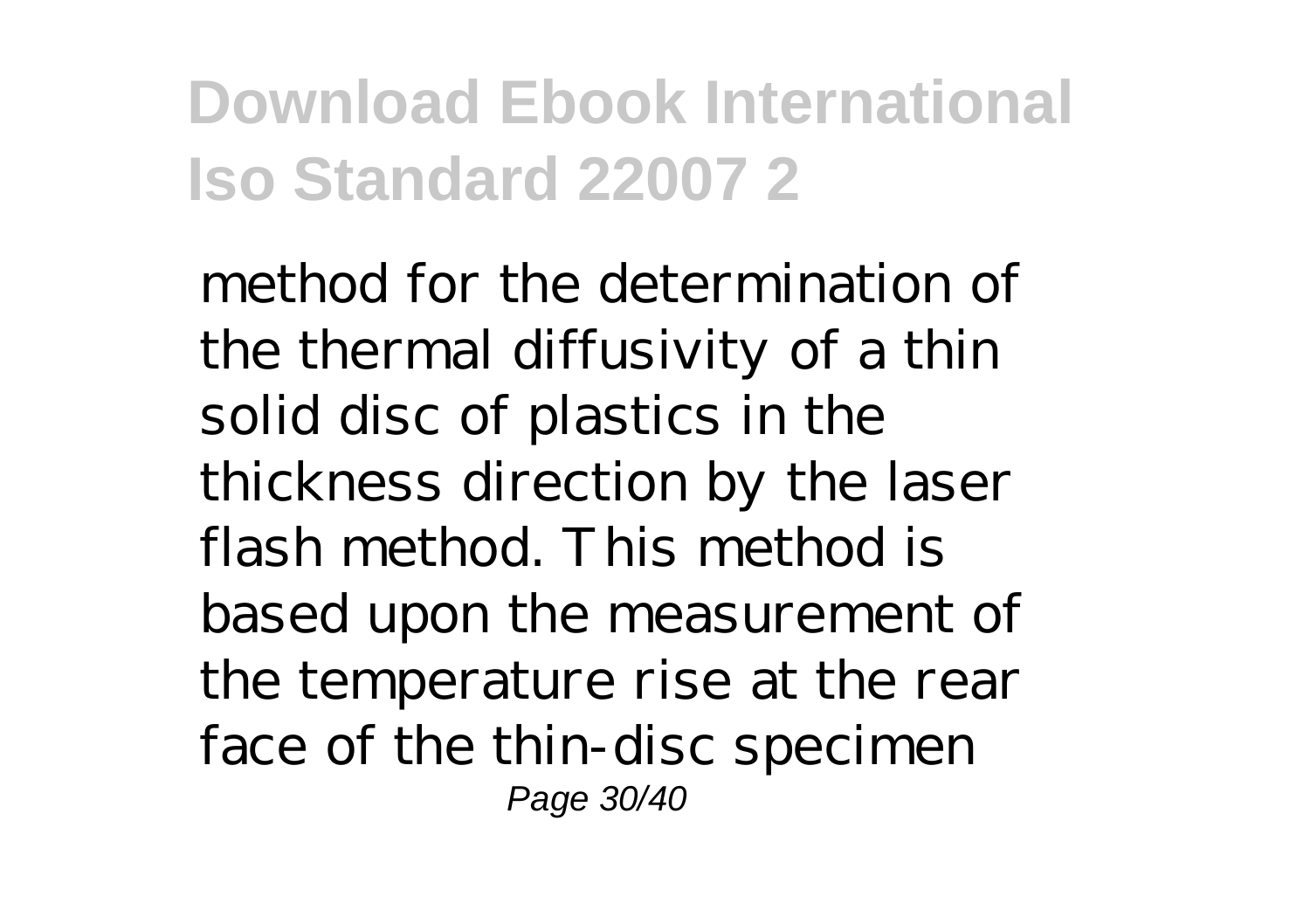produced by a short energy pulse on the front face.

#### **List of ISO 3166 country codes - Wikipedia** Equivalent Standard(s)

Relationship: I.S. EN ISO 22007-1:2012 : Identical: DIN EN Page 31/40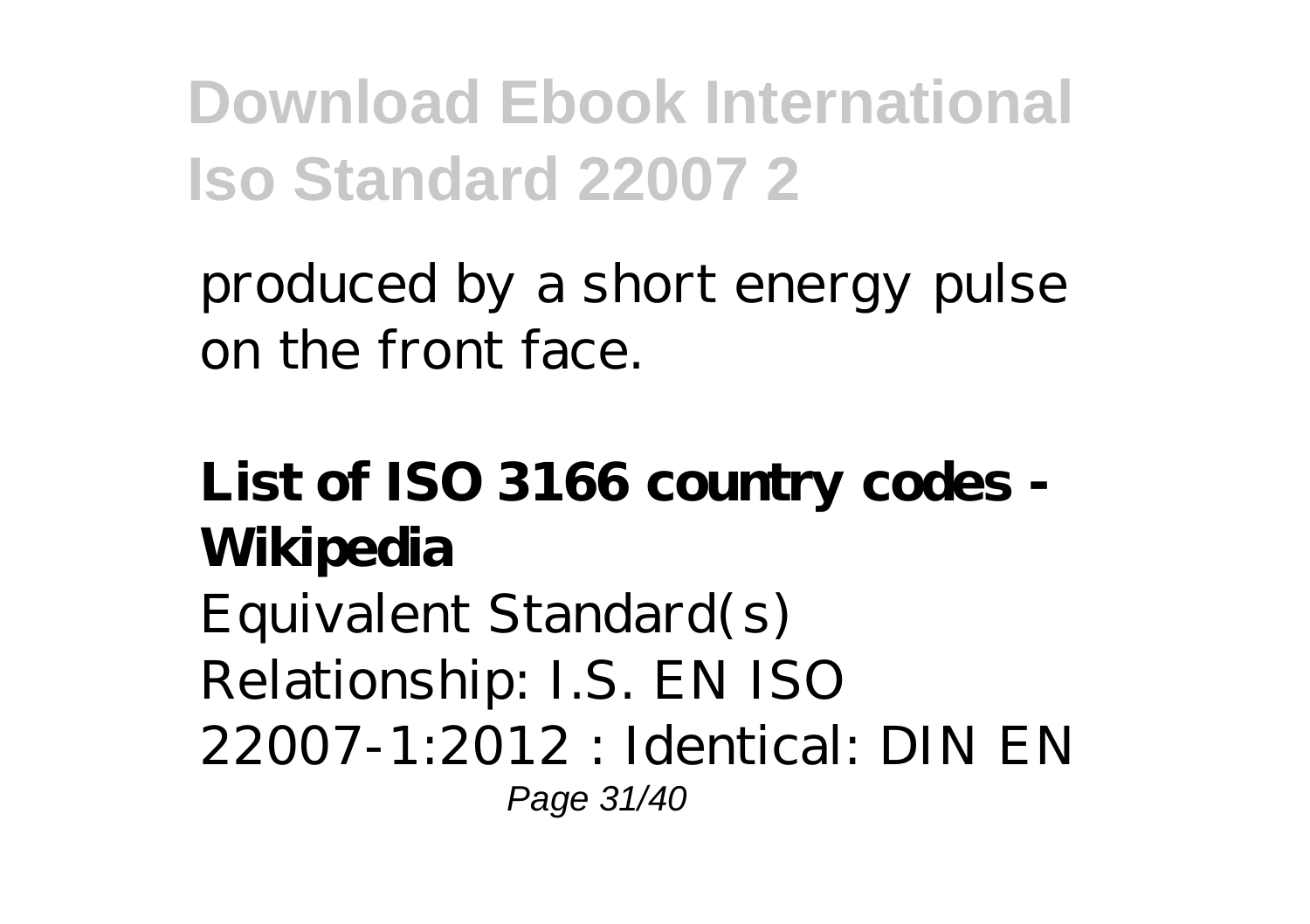ISO 22007-1 : 2016 : Identical: EN ISO 22007-1 : 2017 : ... BS EN ISO 22007-2 - PLASTICS - DETERMINATION OF THERMAL CONDUCTIVITY AND THERMAL DIFFUSIVITY - PART 2: TRANSIENT PLANE HEAT SOURCE (HOT DISC) METHOD Page 32/40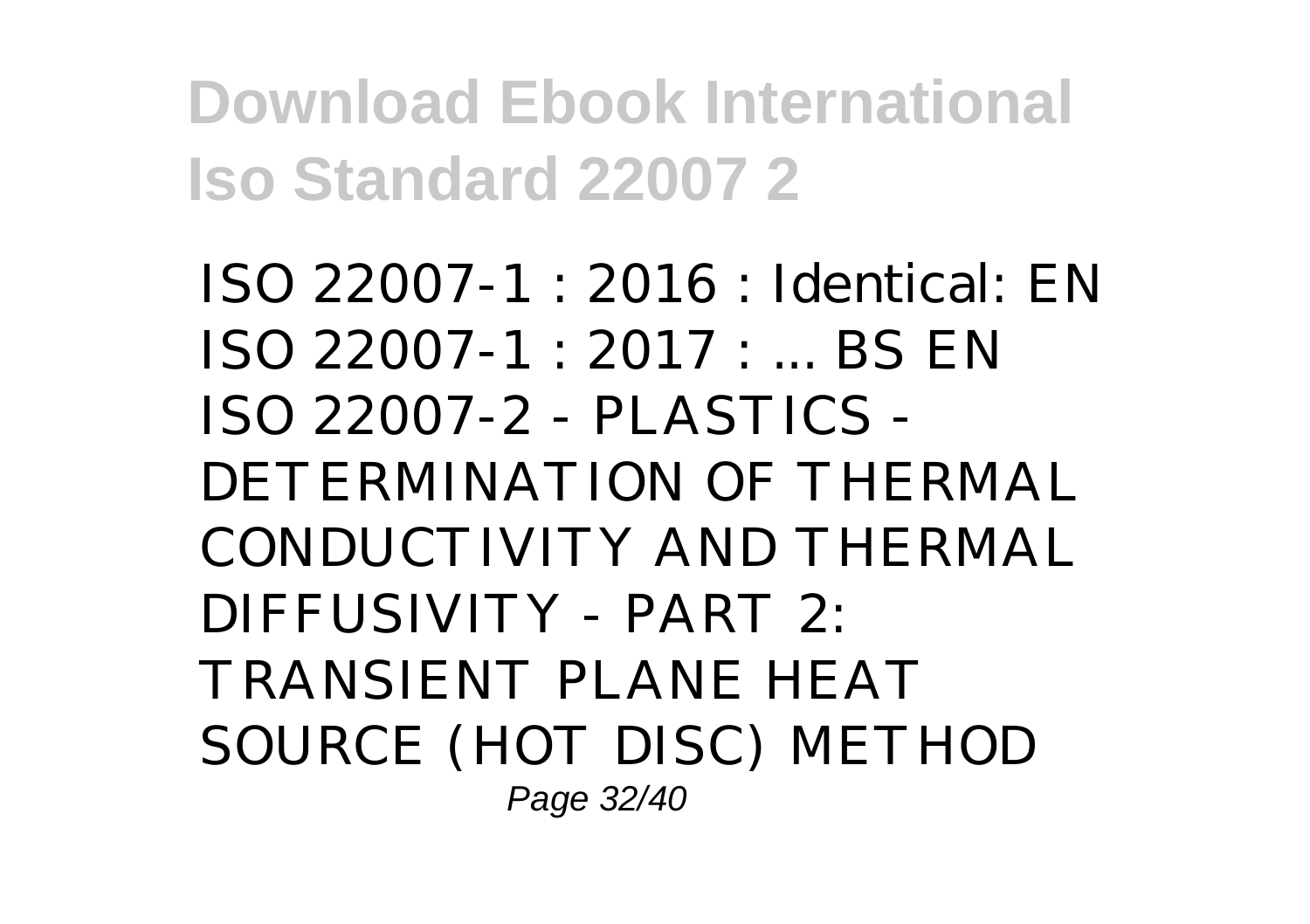(ISO/DIS 22007-2:2013) ... International Organization ...

**ISO 22007-2:2015 - Techstreet** International Standards are drafted in accordance with the rules given in the ISO/IEC Directives, Part 2. The main task of technical Page 33/40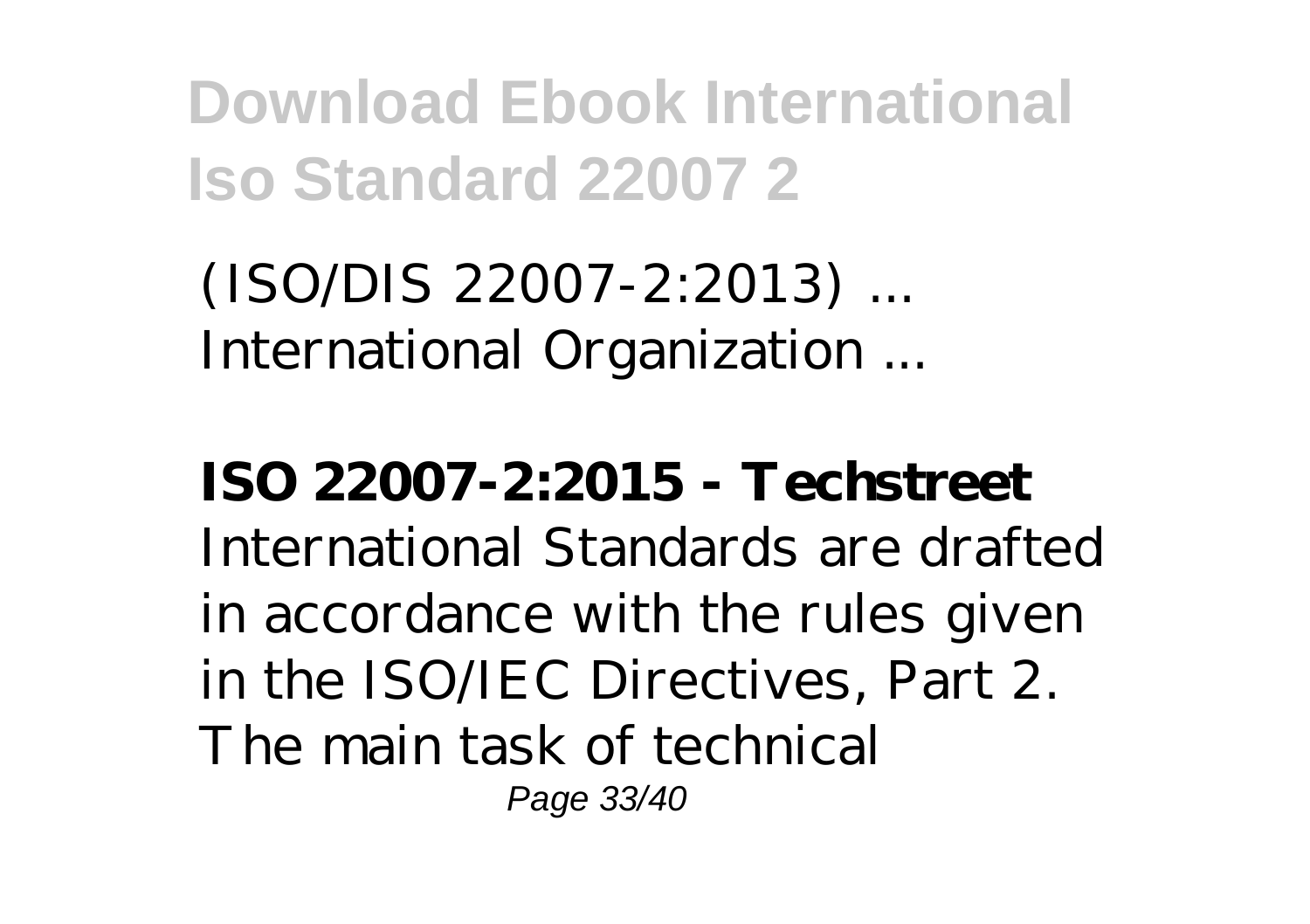committees is to prepare International Standards. Draft International Standards adopted by the technical committees are circulated to the member bodies for voting. Publication as an

**ISO - ISO 22007-2:2008 - ISO -** Page 34/40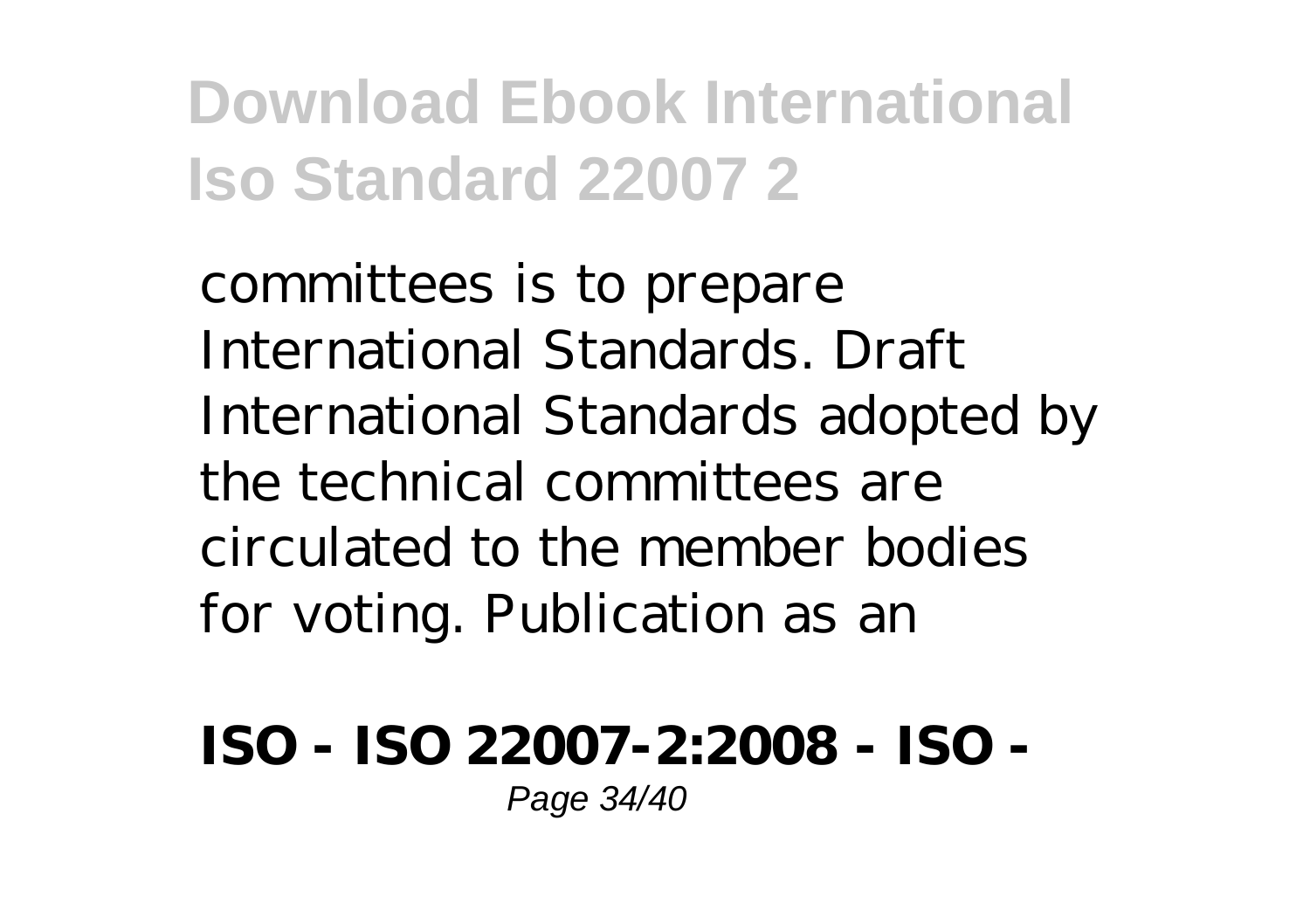**International Organization ...** ISO 22007-2:2015 specifies a method for the determination of the thermal conductivity and thermal diffusivity, and hence the specific heat capacity per unit volume of plastics. The experimental arrangement can be Page 35/40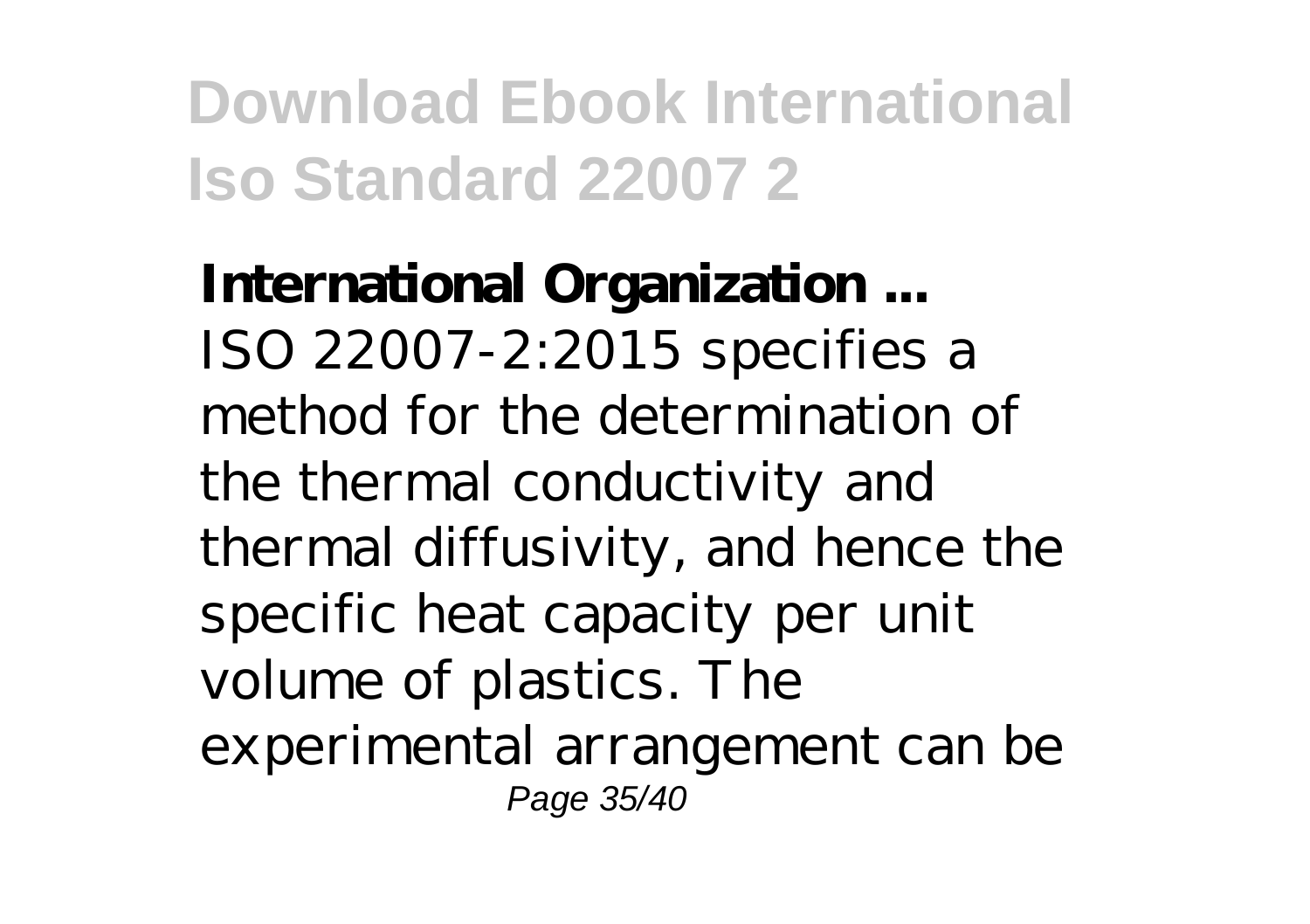designed to match different specimen sizes.

#### **BS EN ISO 22007-2:2015 - Techstreet**

Current ISO 3166 country codes. The sortable table below contains the three sets of ISO 3166-1 Page 36/40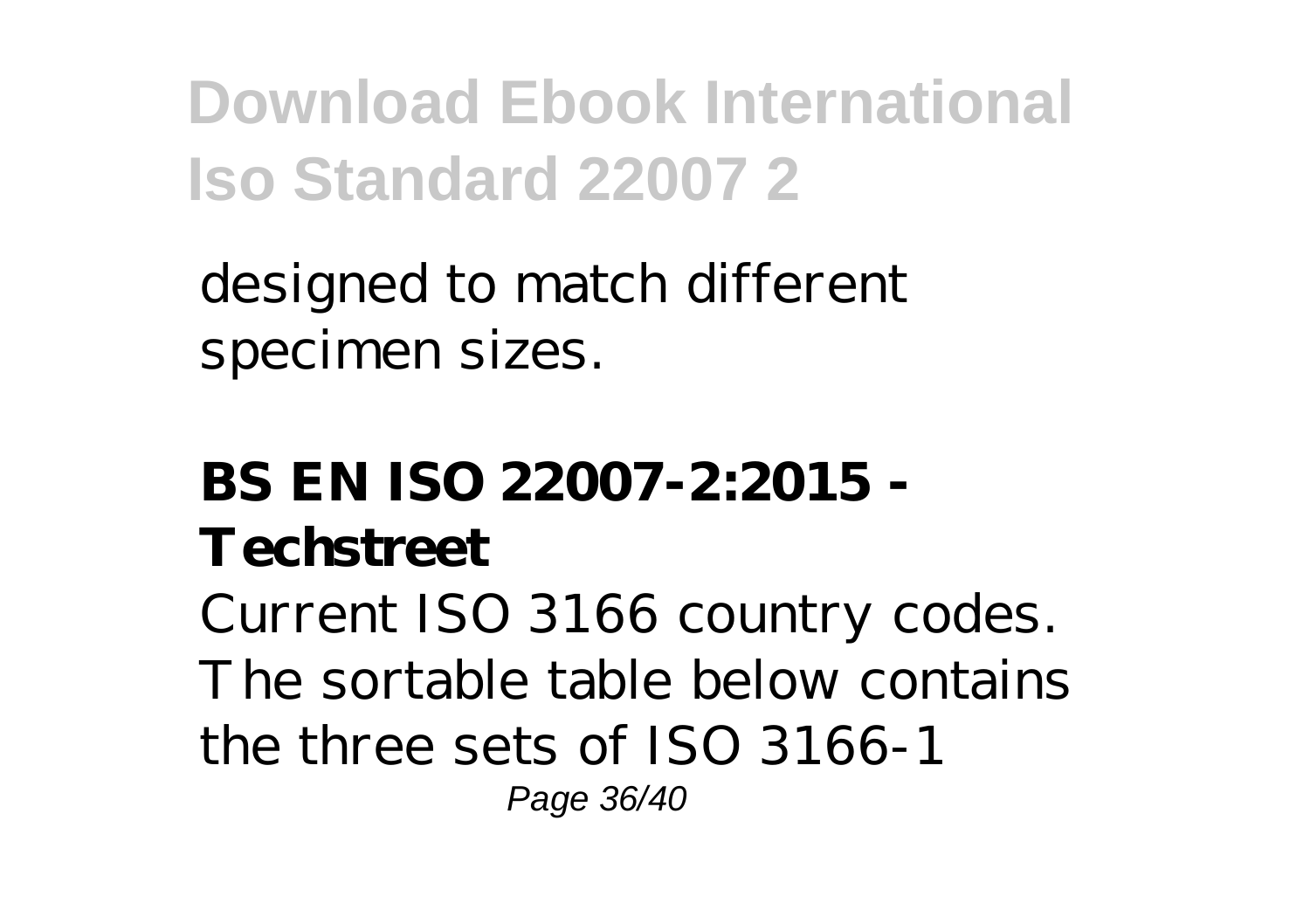country codes for each of its 249 countries, links to the ISO 3166-2 country subdivision codes, and the Internet country code top-level domains (ccTLD) which are based on the ISO 3166-1 alpha-2 standard with the few exceptions noted. See the ISO 3166-3 Page 37/40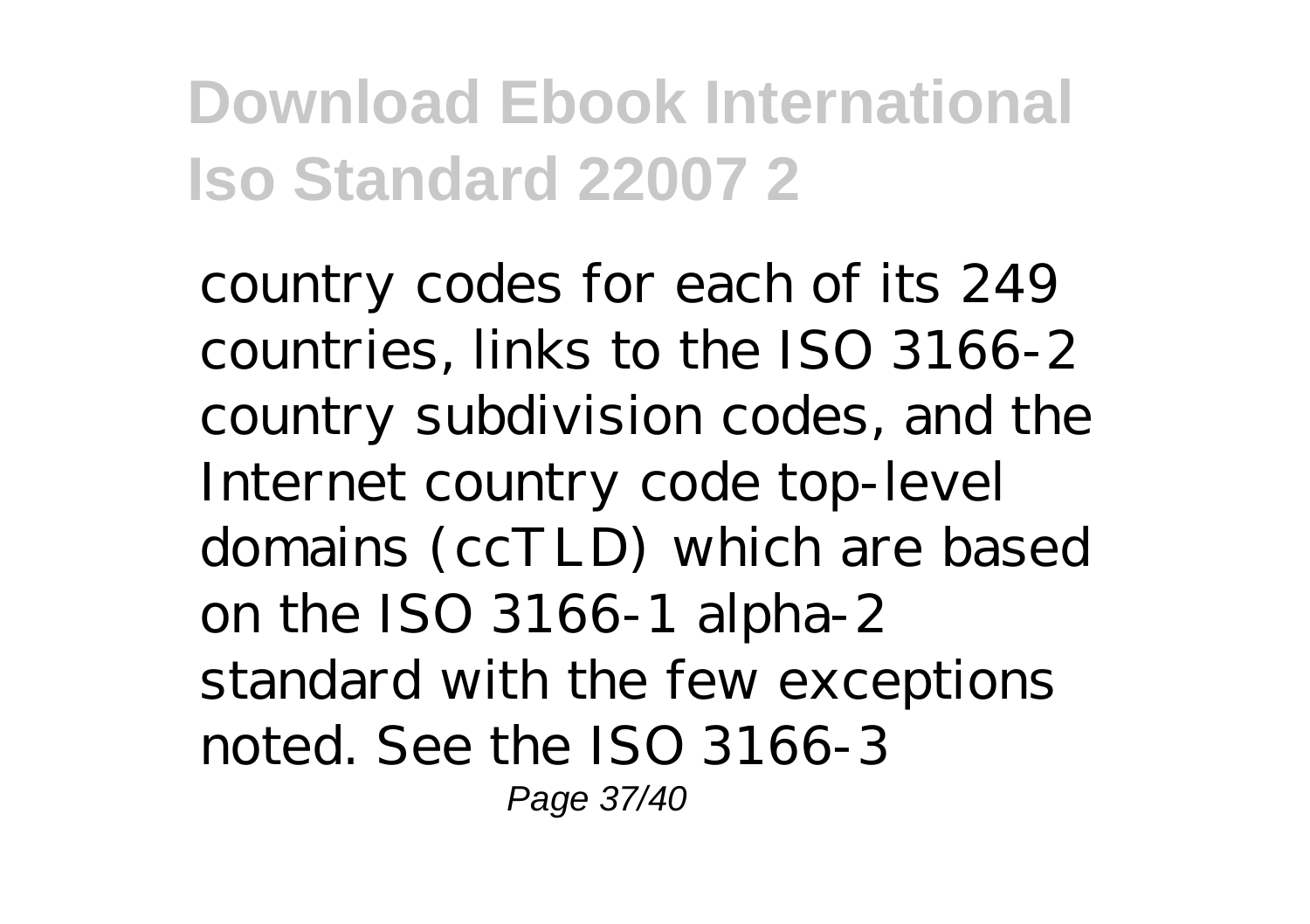standard for former country codes.

**INTERNATIONAL ISO STANDARD 8655-2 sartorius.co.rs** ISO 9001:2015(E) 0.2 Quality management principles This International Standard is based on Page 38/40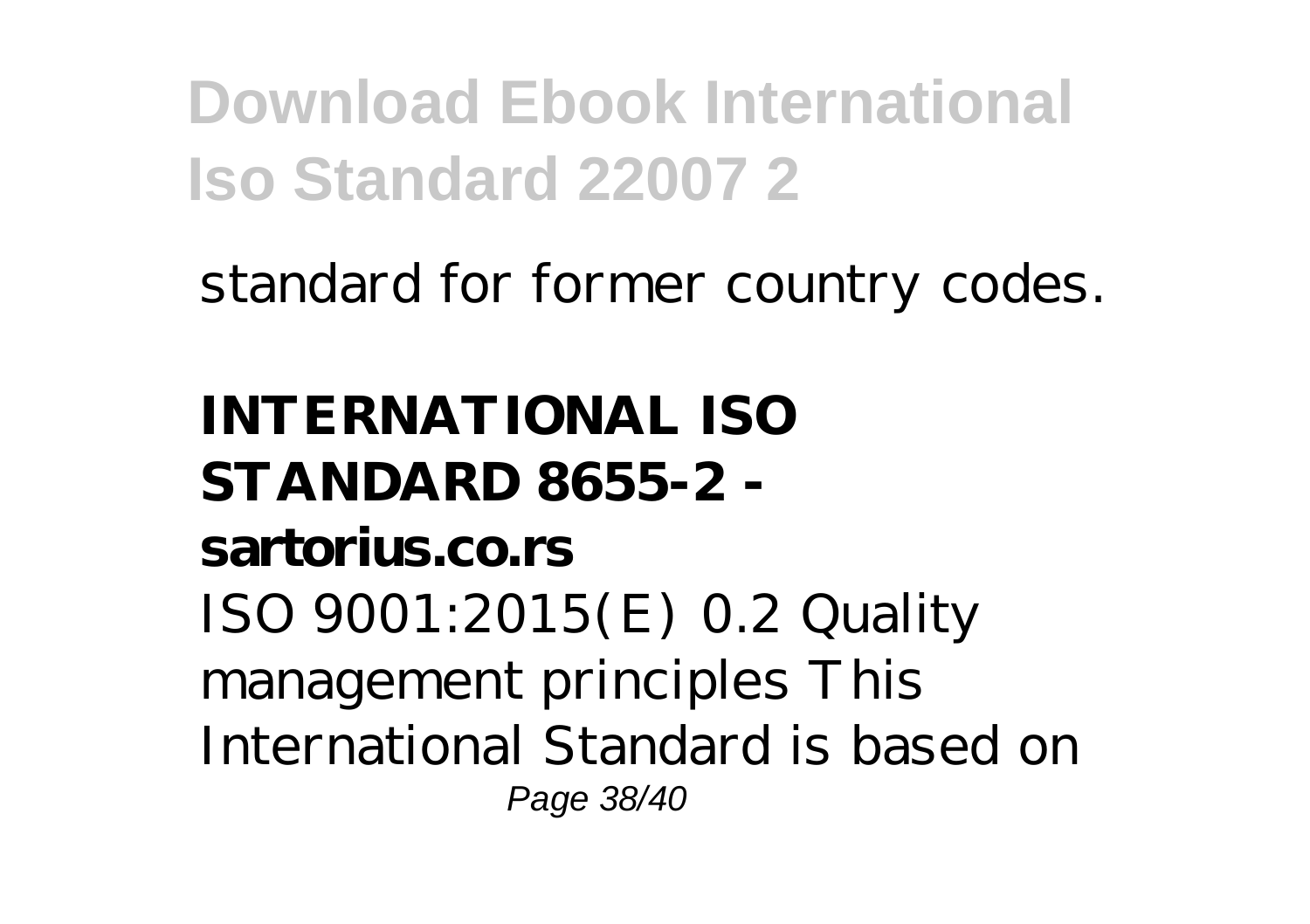the quality management principles described in ISO 9000.

Copyright code : [c7172ec3263e528ac984c4074f13](/search-book/c7172ec3263e528ac984c4074f13d756) [d756](/search-book/c7172ec3263e528ac984c4074f13d756)

Page 39/40